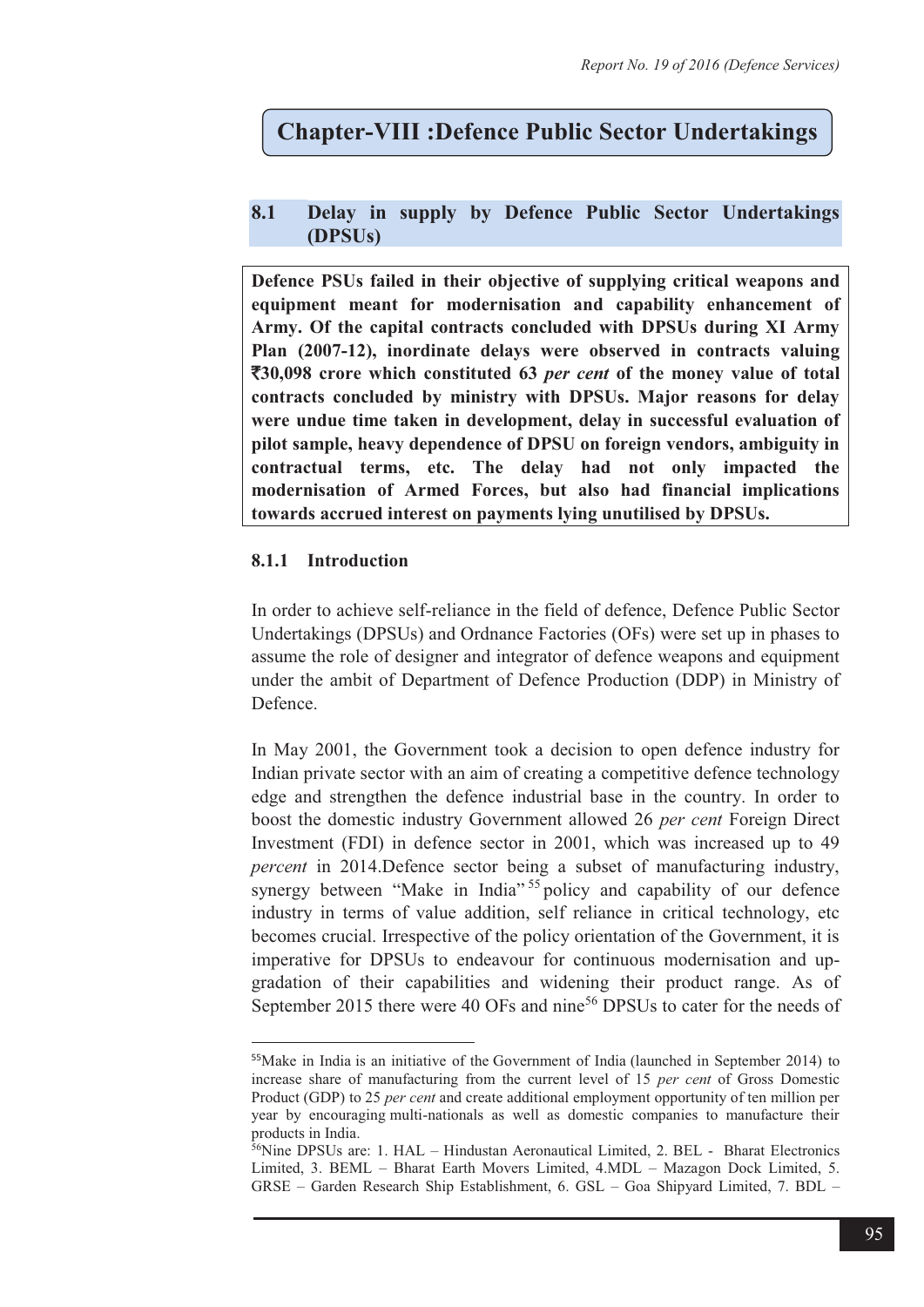defence sector, either by productionising the technology developed by Defence Research & Development Organisation (DRDO) or by absorbing Transfer of Technology from foreign vendor so as to attain self-reliance.

In Army, procurement for all equipment valuing  $\bar{z}$ 15 lakh each or more with a life of seven years or more is called capital procurement. Capital procurements are made as per the provisions contained in the Defence Procurement Procedure (DPP). All capital acquisitions are initiated by users directorate in Army HQ with formulation of Qualitative Requirements and seeking Acceptance of Necessity (AON) of Defence Acquisition Council  $(DAC<sup>57</sup>)/*Defence Procurrent Board (DPB<sup>58</sup>)/Categorisation Committee<sup>59</sup>.*$ Once approved, the same are processed by Acquisition Wing in the Ministry and Weapon and Equipment (WE) Directorate in Army HQ till conclusion of the contract in stages. In design and development cases, Army HQ, on being satisfied with the trials of the equipment, initiate the proposal for acquisition and seek approval of Defence Acquisition Council (DAC)/ Defence Procurement Board (DPB) thereon. While doing so, approval may also be taken on need for limited validation trials, in the form of First Off Production Model (FOPM) or waiver of trials.

Execution of contracts, including payment of advances and other payments, delivery, installation, commissioning, spares support, inspection, training etc. is to be carried out as per terms and conditions indicated in the contract. The evaluation of FOPM, where the equipment is developed and production is made at Defence PSU, is carried out and on successful evaluation of the same Bulk Production Clearance (BPC) is accorded.

#### **8.1.2 Scope of Audit**

 $\overline{a}$ 

During XI Plan (2007-2012) in respect of Army, 180 capital contracts were concluded, out of which 56 contracts were concluded with DPSUs, of which delay occurred in 18 contracts as shown in **Table -19**:

Bharat Dynamics Limited, 8. MIDHANI – Mishra Dhatu Nigam Limited and 9. HSL – Hindustan Shipyard Limited.

<sup>57</sup>DAC is headed by RakhsaMantri which approves the procurement proposal of money value more than  $\text{\textsterling}300$  crore.<br><sup>58</sup>DPB is headed by Defence Secretary which approves the procurement proposal of money

value from $\bar{\mathcal{F}}$ 150 crore to  $\bar{\mathcal{F}}$ 300 crore.<br><sup>59</sup>Categorisation Committee is headed by Vice Chief of Army Staff (VCOAS) which approves

the procurement proposal of money value less than  $\bar{x}$ 150 crore.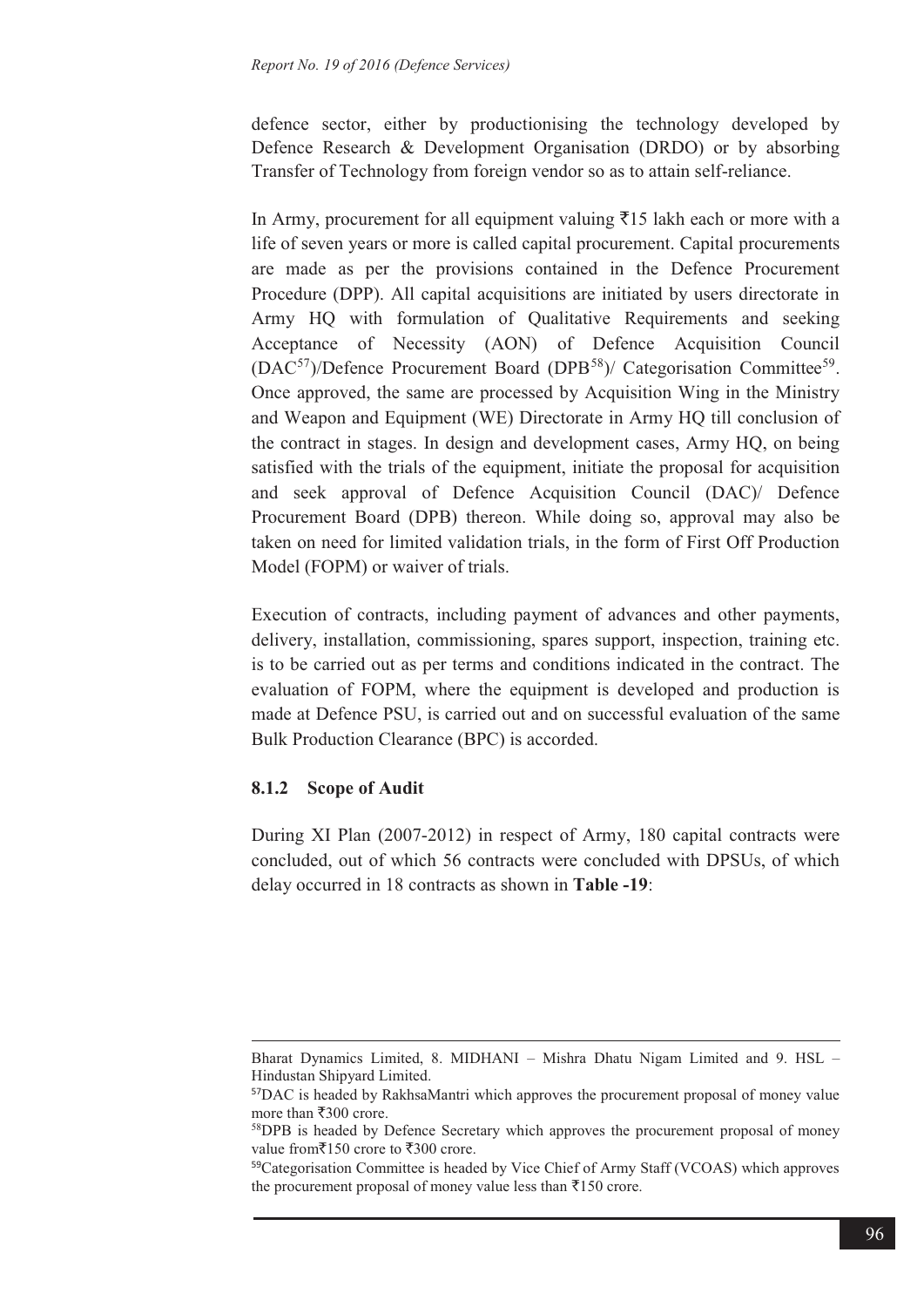| Sl. No. | <b>Particulars</b>                                                  | No. of<br><b>Contracts</b> | <b>Money value</b><br>(in ₹ correct) |
|---------|---------------------------------------------------------------------|----------------------------|--------------------------------------|
| 1.      | Total Capital contracts<br>for<br>Army during 11 <sup>th</sup> Plan | 180                        | 63,173                               |
| 2.      | Contracts with vendors other<br>than DPSUs                          | 124(69)                    | 15,753(25)                           |
| 3.      | Capital contracts with DPSUs<br>during 11 <sup>th</sup> Plan        | 56(31)                     | 47,420(75)                           |
| 4.      | DPSUs contract where delay<br>occurred                              | 18(32)                     | 30,098(63)                           |

**Table-19: Details of contracts concluded during 11th Plan (2007-12)** 

Note: The figures in brackets denote the percentage.

We examined 18 contracts valuing  $\overline{30,098}$  crore (63 % of total value of DPSUs contracts) where supplies were not completed as of July 2015 by DPSUs despite lapse of probable date of completion (PDC) stipulated in the contracts as shown in **Annexure X***.* 

## **8.1.3 Audit Objective**

- $\bullet$  To assess whether contracts with DPSU were in congruence with user requirement;
- - To assess the extent of planning and feasibility ensured before undertaking the project;
- - To assess the extent of efforts made by the Ministry/DPSU towards indigenization/self reliance;
- - To assess the efficiency, effectiveness, objectivity and transparency in the procurement process; and
- $\bullet$  To ascertain the effectiveness of post contract monitoring mechanism in MOD and Army HQ.

## **8.1.4 Audit Methodology**

 $\overline{a}$ 

The audit was conducted by Director General of Audit (Defence Services) (DGADS) with co-opted audit team from Principal Director Commercial Audit& Ex Officio Member Audit Board (MAB), Bengaluru. DGADS conducted audit at Department of Defence Production and Acquisition Wing of the Ministry of Defence, concerned directorates (Dte) at Army HQ viz. Users Dte, Weapons and Equipment (WE) Dte, Financial Panning (FP) Dte, Quality Assurance Dte and MAB, Bengaluru audited the selected four<sup>60</sup> DPSUs. The audit was commenced in April 2015 and completed in August

<sup>60</sup>Four DPSUs selected in audit were: 1. HAL, 2. BEML, 3. BDL and 4. BEL.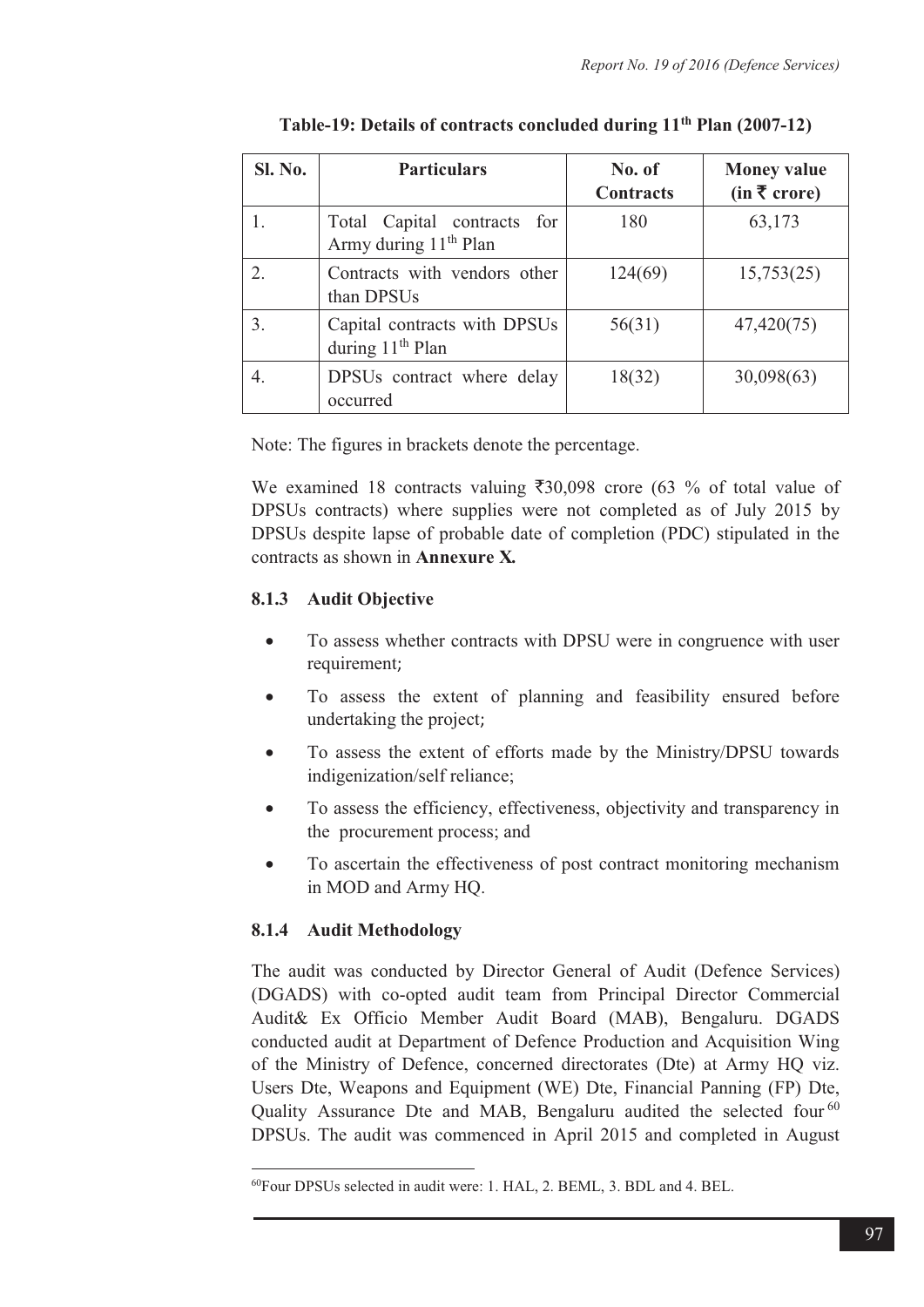2015. The findings were suitably updated up to December 2015, based on the replies furnished by Army HQ.

## **8.1.5 Audit Findings**

Management of contracts is processed in two stages *viz*. pre-contract stage and post contract stage. In audit we examined the management of post contracts with DPSUs and observed that there was inordinate delay in execution at various stages by the DPSUs. The present status regarding supplies made by four DPSUs against 18 contracts vis-à-vis their Probable Dates of Completion (PDCs) and payment made till 31st July 2015 is shown in the **Annexure XI**.

We observed that in nine out of the 18 selected contracts, the supplies had been completed or almost in the process of completion, though after a delay ranging from 19 to 48 months. In the remaining nine contracts, which were of high value ( $\overline{z}$ 24,459 crore) and meant for modernisation or capability enhancement of the Army, the supplies had either not commenced at all or were in the very initial stages. We examined the latter set of nine contracts in details and found that though in two contracts (Akash Missiles and Schilka Gun) the supply was commenced, yet there was a delay of more than two years and the completion, as per the approved delivery schedule, would take at least another four to five years. In remaining seven contracts, even the revised delivery schedule had not been finalised as of July 2015. This delay was despite the fact that advance payment to the tune of  $\bar{\mathcal{F}}4,067.78$  crore and subsequent payments of  $\bar{c}6,173.41$ crore was made up to 31<sup>st</sup> July 2015 as per provisions of the contracts. Thus, despite making payment of  $\bar{\tau}$ 10,241.19 crore constituting 42 *per cent* of total value of the contracts, tangible supply against nine contracts did not materialize. We analysed these nine contracts and found the following major reasons for delay:

- non freezing of user requirement before conclusion of contract- (ALH-WSI, AKASH)
- placement of supply order/contract before completion of development/modification project- (ALH-WSI, SBS)
- delay in offer of pilot sample, i.e. First Off Production Model (FOPM) for accord of Bulk Production Clearance (BPC)- (AKASH, SCHILKA, BSS, SBS)
- delay in successful evaluation of FOPM, repeated numerous quality issues in product supplied- (SCHILKA, TST for Ku-Band, STSU)
- heavy dependence of DPSU on foreign vendors/local sub-vendors- (ALH-WSI, AKASH, SCHILKA)
- ambiguity in contractual terms-(ARV, BSS, CIDSS)
- non supply of Buyer Furnished Equipment (BFE) vehicles timely by Army-(BSS, TST for Ku Band)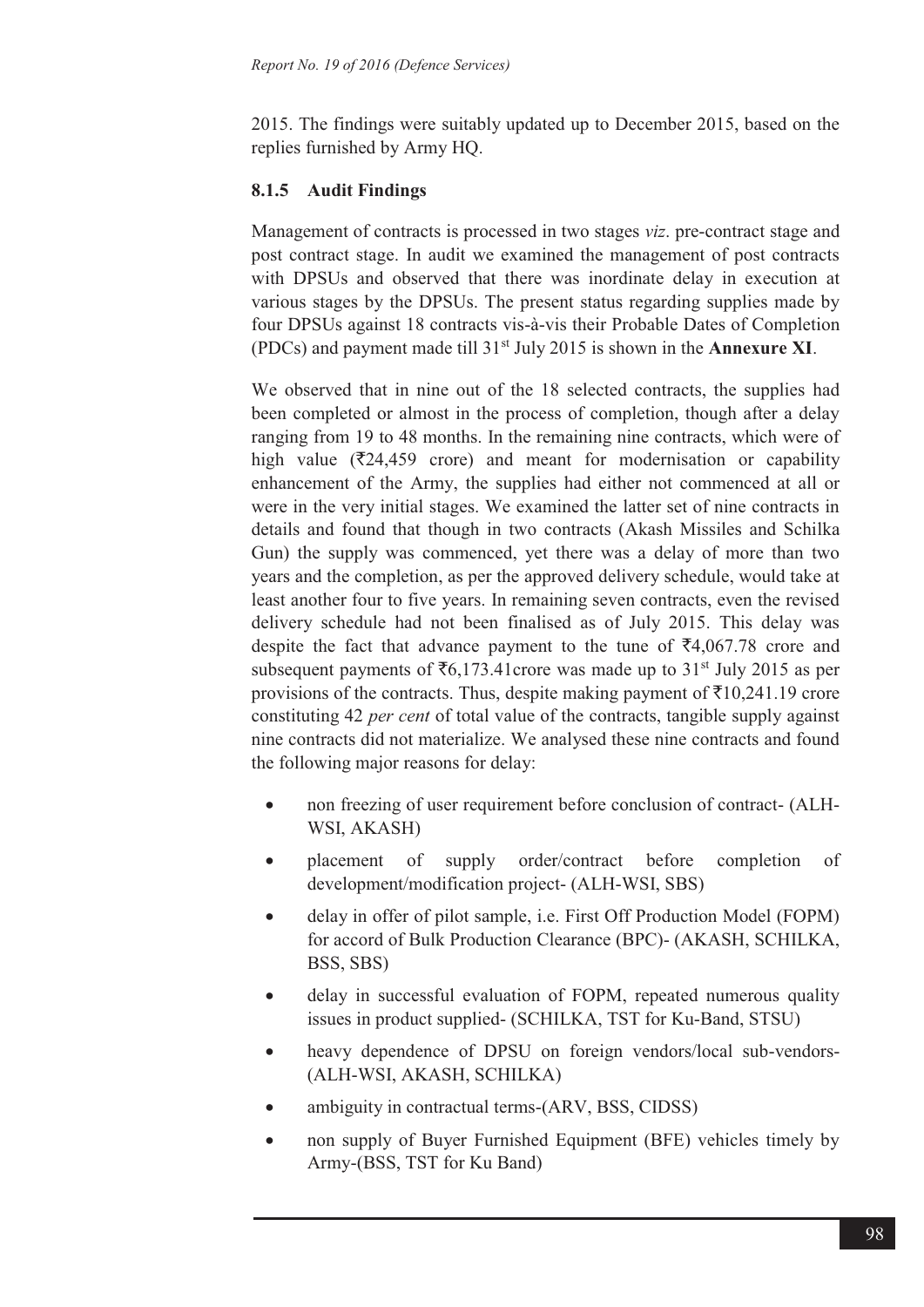The detailed analysis of delay as well as impact of delay is discussed in subsequent paragraphs:-

# *8.1.5.1 Procurement of Advanced Light Helicopter (ALH) - Weapon System Integrated (WSI)*

Army planned to raise six Army Aviation Squadrons (three each in XI and XII Plan) each equipped with 10 ALH-WSI to carry out combat support and anti armour role and to provide close air support to Armoured and Mechanized Forces in mobile warfare including counter insurgency operations in the North-East.

To meet the requirement of Army, Ministry of Defence (MOD) concluded a contract with M/s HAL in December 2007 for supply of 60 ALH-WSI at a total cost of  $\bar{\mathfrak{c}}$ 6,295.54 crore. As per the contract;

- - Delivery of 20 ALH-WSI was to be made from 2009-10 to 2011-12 (during XI Army Plan) and 40 ALH-WSI was to be made from 2012- 13 to 2015-16 (during XII Army Plan). This was however subject to certification of the Shakti engine (under development) by August 2008. In the event of any change in certification of Shakti engine by planned date, delivery schedule would get modified correspondingly.
- $\bullet$  ALH-WSI would deem to have been delivered from the date of certification by the Buyer's Inspector and acceptance by Board of Officers (completion of ferry to intended location).
- $\bullet$  The advance/progressive payment for ALH-WSI to be delivered during XI Plan was to be made first and advance/progressive payment for deliveries during XII Plan was to be made 18 months prior to commencement of the Plan *i.e.* on 1<sup>st</sup> October 2010.

We observed that the HAL did not supply a single helicopter during XI plan (up to March 2012).While 17 ALH-WSI were supplied between March 2013 and June 2015,the same were not accepted by the Army (October 2015) citing repeated snags/deficiencies. Failure in timely supplies was despite an advance and progressive payment of  $\bar{\bar{\xi}}$ 3,550.85 crore made to HAL between December 2007 and July 2015, which included an advance payment for the helicopters to be supplied during XII Plan. We further observed that payment made in terms of the contract, for 20 equipment to be delivered during XI Plan worked out to  $\bar{z}1,916.27$  crore. Hence the payment of  $\bar{z}1,634.58$  crore against supplies to be made during the XII Plan was made in the period when even supply relating to the XI Plan period had not commenced. This was against the spirit of the payment terms of the contract, which implied that advance for the 40 ALHs to be delivered during the XII plan, was to be paid only after satisfactory adherence to the delivery schedule for XI plan by HAL. Advance payment for deliveries scheduled for the XII Plan period made in October 2010 becomes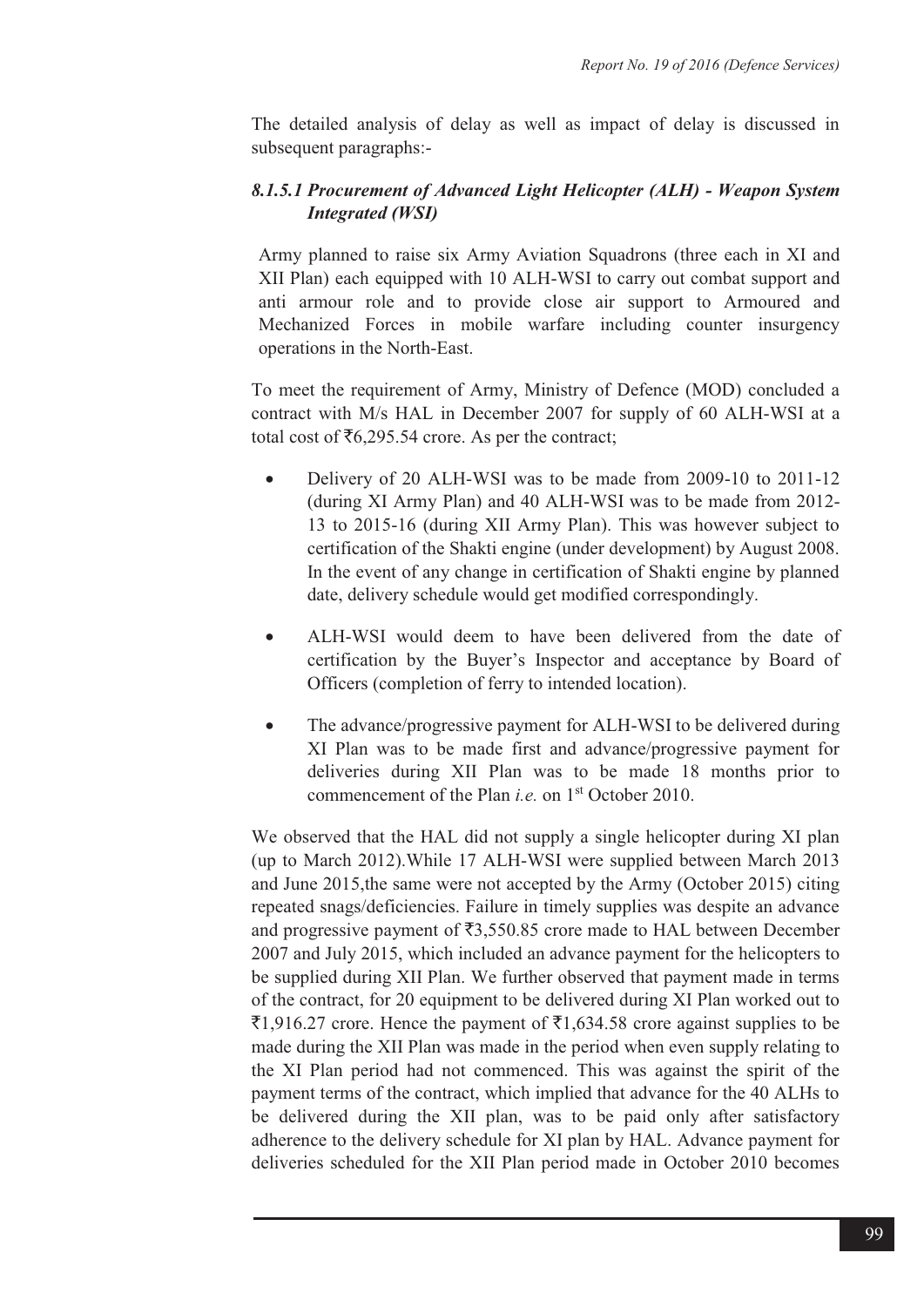more critical in the light of the fact that even the engine (Shakti) of the aircraft had not been certified by that time.

#### **Reasons for delay**

 $\overline{a}$ 

Scrutiny of records revealed that following were the main reasons for delay:

- (a) Delay in development of Shakti Engine,
- (b) Delay in development of WSI version of ALH, *i.e.* Mark IV and
- (c) Prolonged procedure of acceptance by Army.

**(a) Delay in Development of Shakti engine:** HAL signed an MOU with OEM (Turbomeca, France) in August 2000 for co-development of high powered engine named Shakti to be used in ALH by December 2006. Shakti Engine developed by HAL did not meet operational requirement (February 2007), particularly in cold/hot climate at high altitude. Consequent redesign of the engine resulted in delay in certification which was finally done in October 2010, after a delay of 46 months.

**(b) Development of ALH-WSI:** Cabinet Committee on Security (CCS) in 1998 sanctioned development of ALH-WSI by HAL at a cost of  $\overline{5}433.02$ crore. The same was revised in July 2005 to cater for additional requirements of mission equipment, *viz*. Anti Tank Guided Missile (ATGM) and Sighting System, at the revised cost of  $\text{\textsterling}600.16$  crore for completion in 36 months. Sanction also provided for constitution of a Steering Committee to monitor the progress of the project. As the development was not completed within the 36 months, in the  $10<sup>th</sup>$  Steering Committee Meeting (August 2008), it was decided to split the WSI project in two phases *i.e*. phase-I where Qualitative Requirements (QRs) of weapons and systems were already identified $61$  and Phase-II where QRs of weapons and systems were yet to be identified<sup>62</sup>. It was further decided that PDC for Phase-I would be July 2010 and a separate proposal for Phase-II would be submitted by HAL once the QRs of weapons identified by Services.

However, development of Phase-I of the project was delayed and extensions were granted up to September 2014 with additional amount of  $\bar{\tau}$ 12.42 crore. Initial Operational Clearance (IOC) for ALH WSI was accorded by Centre for Military Airworthiness Certification<sup>63</sup> (CEMILAC) in February 2013. Final Operational Clearance (FOC) had not yet (July 2015) been accorded.

<sup>61</sup>Phase I - 20 mm Turret Gun, 70 mm rocket, Air to Air Missile, sighting system, Helmet Pointing System (HPS), EW suite, Flare & Chaff Dispenser, Digital Video Recording system and Armour panels.

 $62$  Phase II - Anti Tank Guided Missile (ATGM), data Link, IR Jammer, Nuclear Biological & Chemical Sensors and Obstacle Avoidance System/Wire Cutter.

 $^{63}$ CEMILAC – Centre for Military Airworthiness and Certification is an agency which clears the ongoing Military aircraft projects, products and components for flight safety.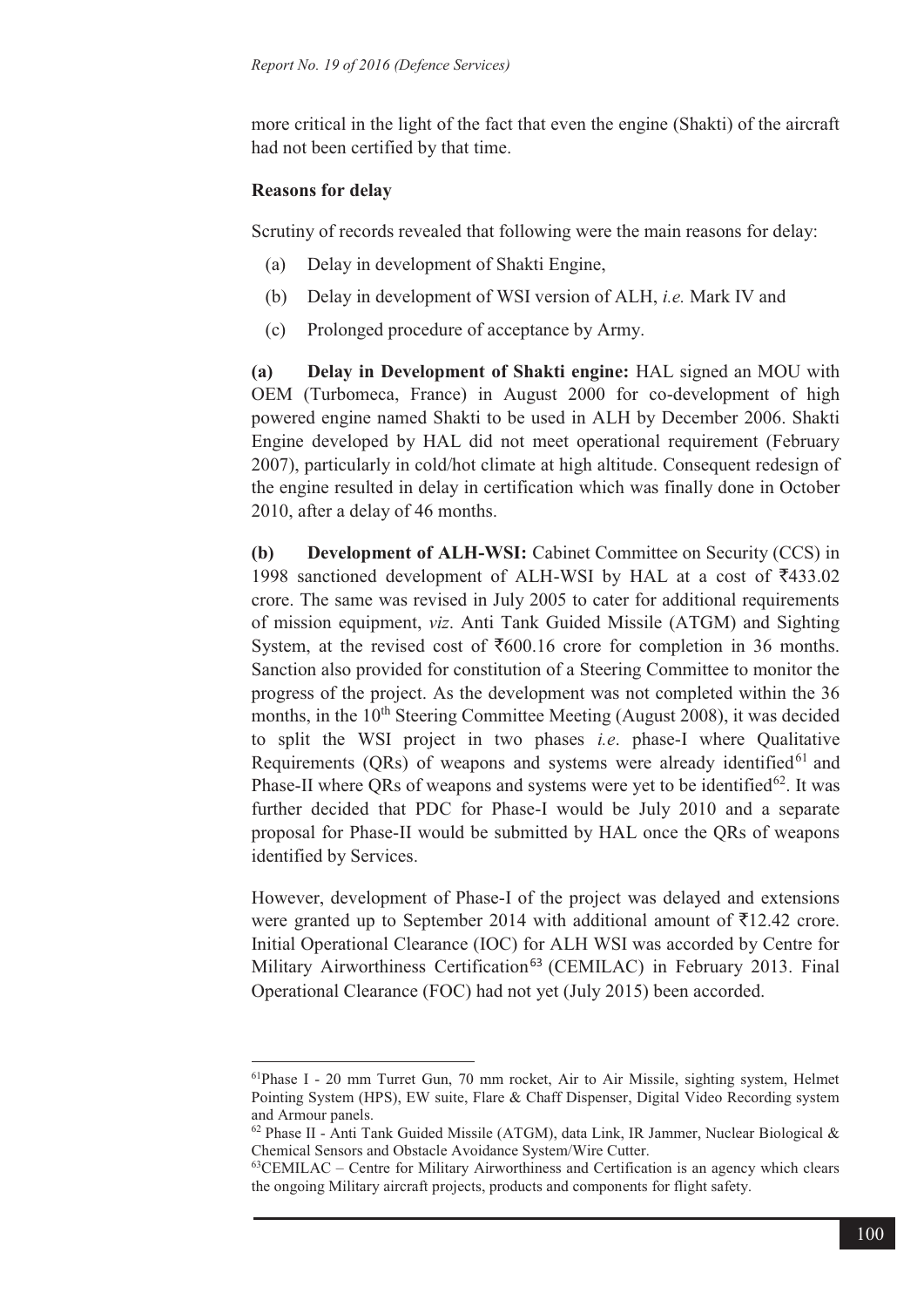We observed that the delay in completion of the development project was mainly due to delay in placement of orders by HAL on sub vendors, repeated requirement of certification, delay in availability of indigenous NAG missile from Defence Research and Development Laboratory (DRDL) and sighting system from Instruments Research and Development Establishment (IRDE). Further, since QRs of weapons envisaged for Phase II were yet to be finalised (July 2015), the phase II would be delayed considerably.

**(c) Delay in acceptance of delivered ALH-WSI despite certification:**  As per the terms of the contract, after certification by buyer's inspector *i.e.* Customer Resident Inspector (CRI) at production site, acceptance of helicopters would be carried out by a Board of Officers (BoO) constituted by the Army for ferry out to consignee location. Upon satisfactory completion of physical inspection and verification of all documents related to tests, CRI issues Signal-out Certificate. Subsequently, Army HQ informs the concerned squadron to collect the helicopters which in turn constituted a BoO on case to case basis to accept each helicopter. As stated by HAL, while helicopters are produced in batches and offered for acceptance, the BoO takes up the acceptance of helicopter one by one, which takes time.

We observed that such condition of subjecting the CRI inspected helicopter to verification by a BoO, was not in other contracts with HAL for supply of ALH to the Services.

## **Impact of delay**

- The delay in supply of ALH-WSI had affected the raising plan of 06 Army Aviation Squadron thereby compromising the operational capabilities of the ground forces
- One Army Aviation Squadron ALH WSI unit raised in 2013 with 509 personnel and authorization of 13 ALH WSI was not holding any fleet even after three years of its raising (March 2016).
- Advance payment to the tune of  $\bar{\tau}1,634.58$  crore for deliveries relating to the XII Plan was made to HAL against the spirit of the terms of the contract involving loss of interest worth  $\overline{670.07}$  crore to the Government.

#### *8.1.5.2 Procurement of Armoured Recovery Vehicles (ARVs)*

Armoured Recovery Vehicles (ARVs) are authorised to Mechanised Forces in Army to provide repair and recovery support to disabled Combat Vehicles such as Tanks, Trawls, Bridge Laying Tanks (BLTs), Air Defence Platform, *etc*. during field operations. Against total authorised quantity of 1,030, Army was holding 826 ARVs of different types and vintages (October 2011). Of these, 352 ARVs were of latest vintage *i.e.* WZT-3 class and were procured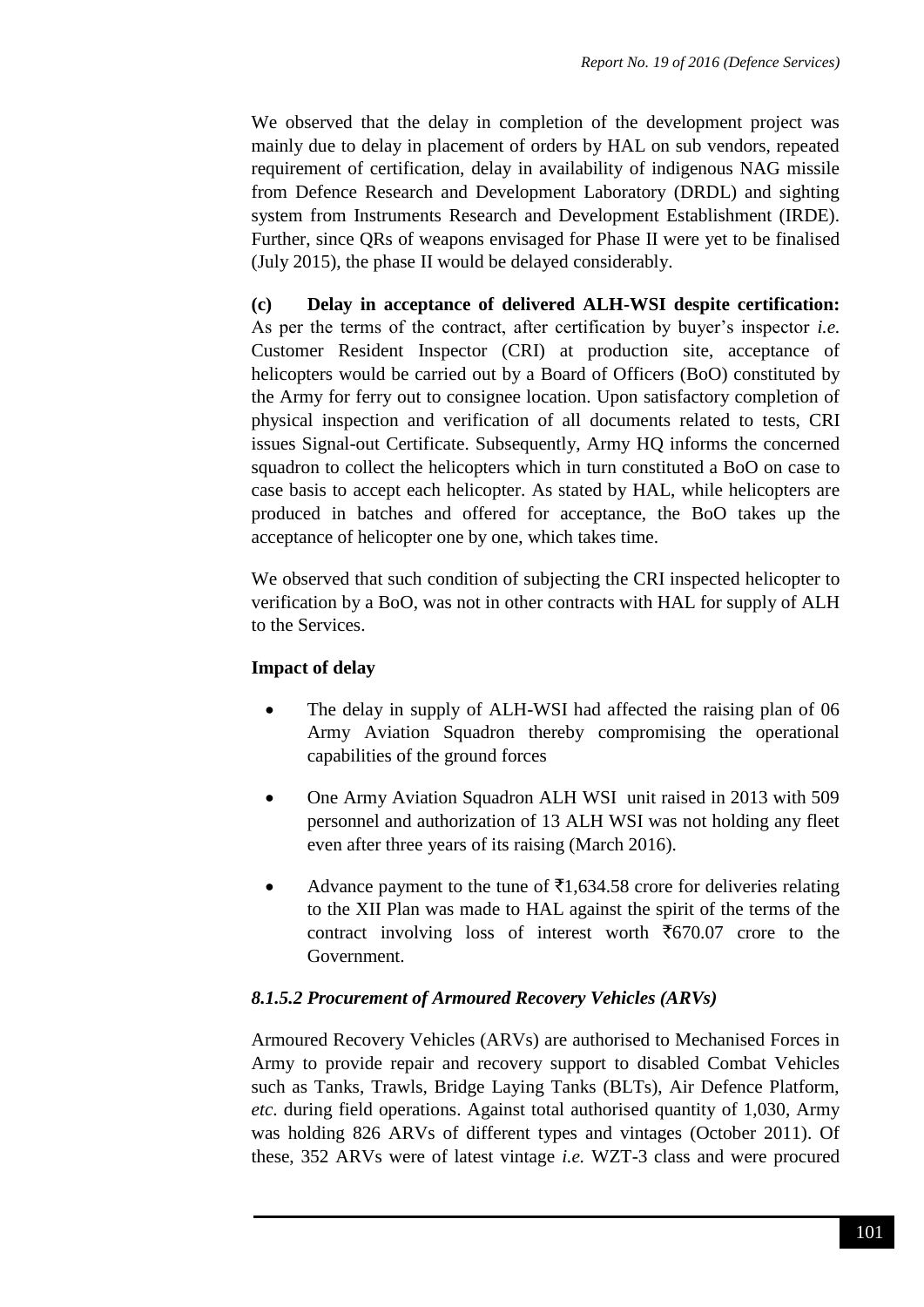from BEML in phases between March 1999 and March 2004. The ARV WZT-3 is meant for recovery of Combat Vehicles based on Tank T-72 chasis.

To meet the deficiency of 204 ARVs (1,030 - 826), MOD concluded a contract with BEML in October 2011 with minimum 30 *per cent* indigenous content at a total cost of  $\overline{5}1,400.85$  crore. An advance payment of  $\overline{5}280.17$ crore was made to BEML in December 2011.

As per the contract, BEML was to commence the delivery of the ARVs in August 2012 and to complete within 36 months of signing of contract *i.e.*by October 2014. However supply could not commence so far (July 2015).

#### **Reasons for delay**

 $\overline{a}$ 

Subsequent to signing of contract, BEML entered into a contract in January 2012 with a foreign firm *i.e.*M/s Bumar sp. z.o.o., Poland (BUMAR) for first eight ARVs in Fully Formed (FF) and remaining 196 in Semi Knocked Down/Completely Knocked Down (SKD/CKDs) conditions enabling BEML to effectively indigenise 35.44 *per cent* on an average. However on the insistence of Department of Defence Production (DDP) for 30 *per cent*  indigenisation from the very first ARV, BEML got the contract amended with BUMAR in February 2012 wherein the BUMAR agreed for 30 *per cent*  indigenisation from the first ARV with average indigenisation level unchanged at 35.44 *per cent*.

After signing the amendment, Board of company of BUMAR underwent changes in May 2012 and new management declined in August 2012 to execute the amended contract. Subsequently on the directions of DDP(September 2012) to resolve the issues, BEML discussed the same with BUMAR. During discussions it emerged that BUMAR did not own all intellectual property rights and was not entitled to provide the transfer of technology to BEML. Therefore, BEML had to approach another Polish company *i.e* Bumar Labedy, which was the Original Equipment Manufacturer (OEM) and competent to transfer the technology. Resultantly, BEML requested Army HQ (January 2014) for approval in extension of delivery period (42 months from issue of amendment) along with retention of Exchange Rate Variation<sup>64</sup> (ERV) clause for extended delivery schedule and waiver of liquidated damages (LDs).Army HQ submitted (February 2014) the proposal of BEML to MOD (Acquisition wing) for approval*.* The proposal of BEML was not accepted by MOD (July 2015) and asked BEML to honour the contract for supply of 204 ARVs on existing terms *i.e.* with imposition of LD for delayed supply and without ERV benefits failing which the contract may lead to termination. No further progress against the contract had been made till date (September 2015).

<sup>&</sup>lt;sup>64</sup> ERV clause is applicable to Indian vendors to protect them from impact of variation in Foreign Exchange rate. ERV clause is applicable during original delivery schedule of the contract as per Defence Procurement Procedure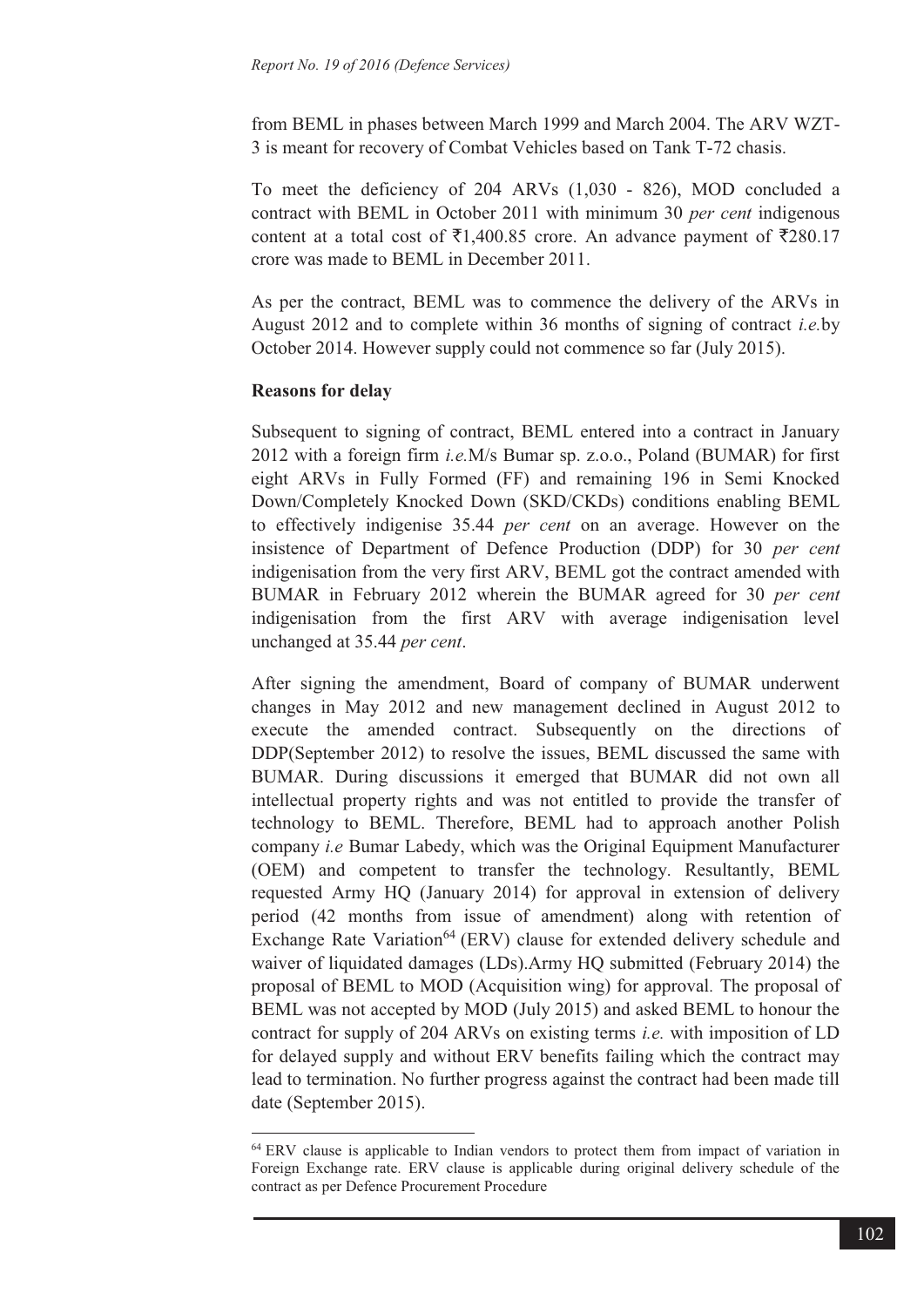We observed that

- $\frac{1}{2}$  As Army was holding 826 ARVs against total authorised quantity of 1,030, with the current procurement of 204 ARVs there was no further requirement of this type of ARVs which are based on a chassis similar to T-72 chassis. Without future requirement of ARVs, decision to procure it with minimum 30 *per cent* indigenisation from the first vehicle was unwarranted, which ultimately led to non execution of the contract.
- $\frac{1}{2}$  BEML signed the contract with BUMAR which was not the Original Equipment Manufacturer (OEM) and hence was not competent to transfer the technology to BEML for indigenisation. Thus BEML's failure to sign the contract initially with OEM had made them unable to honour the contract for supply of ARVs.
- $\frac{1}{2}$ Advance payment of  $\overline{\xi}280.17$  crore was made to BEML in December 2011 against which no progress towards supply of ARVs was made by BEML. As of July 2015, BEML has not even finalised the contract with OEM for Transfer of Technology, which was the first stage to meet its contractual obligation towards MoD. Therefore, the advance of  $\overline{280.17}$  crore was lying with BEML resulting in loss of interest of  $\overline{5}$ 138.68 crore as of July 2015.

## *8.1.5.3 Procurement of AKASH Weapon System*

The AKASH Missile System is a supersonic, surface-to-air Missile (SAM) system developed by DRDO with the capability to engage a wide variety of aerial threats up to a maximum range of 25 km. The system has a multi directional and multi target engagement capability.

Due to increased severity and lethality of the Air Threat scenario, the existing L-70 gun system of 1960's vintage is unable to provide the requisite Air Defence, therefore, the requirement of induction of Missile Systems was felt. Defence Acquisition Council (DAC) accorded Acceptance of Necessity (AON) in June 2010, for procurement of AKASH systems for two Regiments during XI and XII plans. Accordingly, a contract was concluded with M/s BDL in March 2011 at a total cost of  $\bar{\tau}$ 14,180.46 crore which inter-alia included deliverables as shown in **Table-20** below along with their supply status as of July 2015:-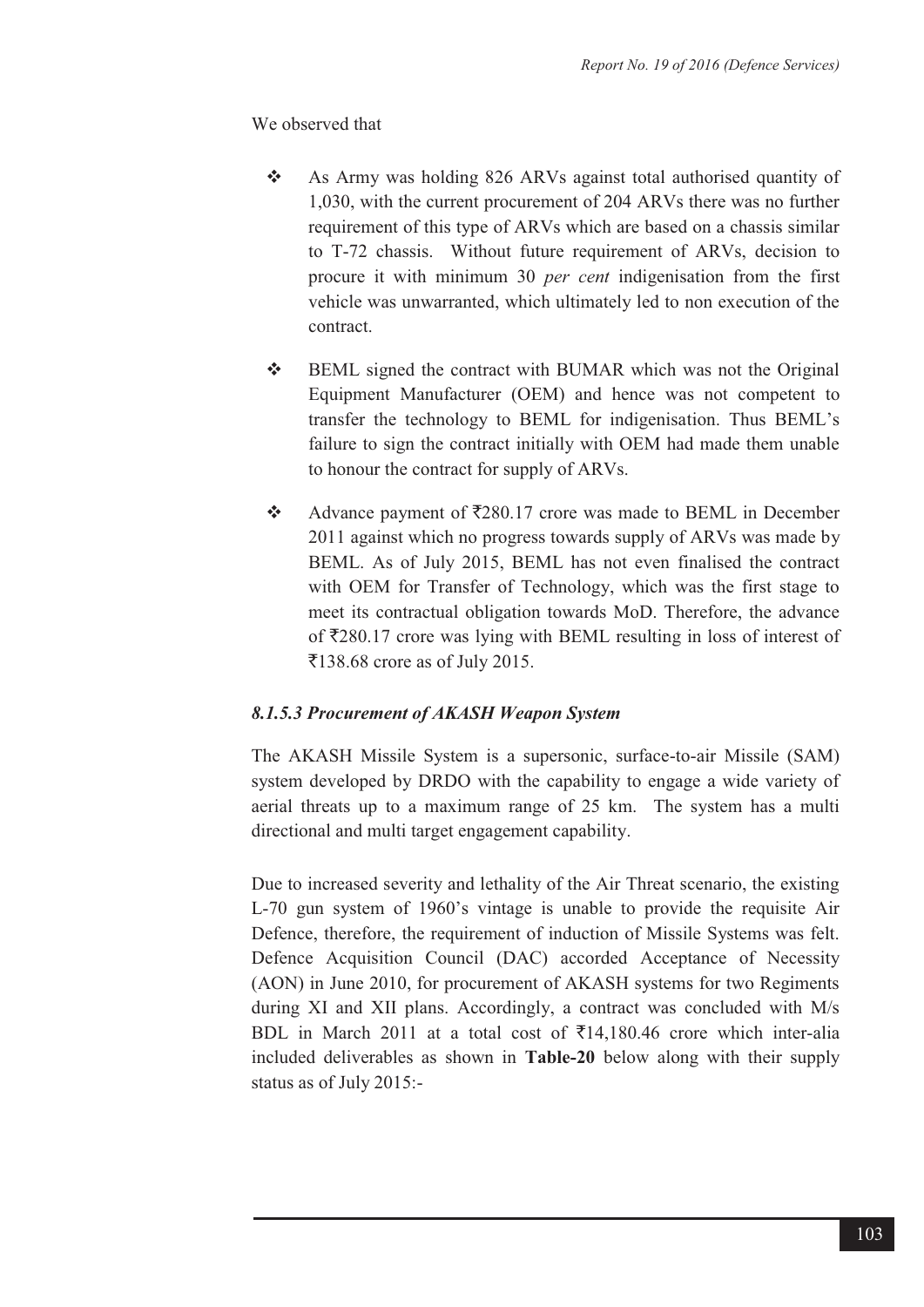| SI.          | <b>Items</b>       | Nos.                            | <b>Total value</b>      | Year-wise PDC as per                                                   | <b>Supply status</b>    |
|--------------|--------------------|---------------------------------|-------------------------|------------------------------------------------------------------------|-------------------------|
| No.          |                    |                                 | $(in \bar{\tau}$ Crore) | contract and Qty in                                                    | $(\mathrm{July}\ 2015)$ |
|              |                    |                                 |                         | bracket                                                                |                         |
| 1.           | Missiles           | 2,040                           |                         | 8,156.93 2013-14 (152)                                                 | 32                      |
|              |                    |                                 |                         | 2014-15 (242)                                                          | 50                      |
|              |                    |                                 |                         | 2015-16 (436)                                                          |                         |
|              |                    |                                 |                         | 2016-17 (462)                                                          |                         |
|              |                    |                                 |                         | 2017-18 (540)                                                          |                         |
|              |                    |                                 |                         | 2018-19 (208)                                                          |                         |
|              |                    |                                 |                         | Total (2040)                                                           |                         |
| 2.           | Ground             | Support $332(28 \text{ types})$ |                         | 3,387.50 March 2013 (33)                                               | 21                      |
|              | Equipment (GSE)    |                                 |                         | May 2015 (149)                                                         | 49                      |
|              |                    |                                 |                         | Dec 2016 (150)                                                         |                         |
| 3.           | Infrastructure     | missile<br>22                   |                         | 548.81 June 2013 (1/3 <sup>65</sup> portion)                           | NIL                     |
|              |                    | storage                         |                         |                                                                        |                         |
|              |                    | buildings                       |                         | June 2015 ( $1/3$ portion)                                             |                         |
|              |                    | 3<br>missile                    |                         |                                                                        |                         |
|              |                    | preparation                     |                         | March2017 (1/3 portion)                                                |                         |
|              |                    | buildings and                   |                         |                                                                        |                         |
|              |                    | other                           |                         |                                                                        |                         |
|              |                    | equipment                       |                         |                                                                        |                         |
| 4.           | Spares and Special | <b>NA</b>                       |                         | $1,150.93$ For 1 <sup>st</sup> Regiment by June NIL                    |                         |
|              | Tools              |                                 |                         | 2015                                                                   |                         |
|              |                    |                                 |                         | Regiment by<br>2 <sup>nd</sup><br>For                                  |                         |
|              |                    |                                 |                         | December 2016                                                          |                         |
| 5.           | Trainingincluding  | NA                              | 338.63                  | <b>NA</b>                                                              | <b>NIL</b>              |
|              | Literature<br>and  |                                 |                         |                                                                        |                         |
|              | Aggregates         |                                 |                         |                                                                        |                         |
| 6.           | GPS&               | Lashing 2 sets each             | 5.00                    | NA                                                                     | <b>NIL</b>              |
|              | Equipment          |                                 |                         |                                                                        |                         |
| 7.           | Specific<br>Army   | NA                              |                         | $160.98$   1 <sup>st</sup> April 2011 to 31 <sup>st</sup> January 2015 |                         |
|              | Validation         |                                 |                         | March 2013                                                             |                         |
| 8.           | Installation&Commi | NA                              |                         | $359.68$ 1st Regiment-<br>July to NIL                                  |                         |
|              | ssioning           |                                 |                         | December 2015                                                          |                         |
|              |                    |                                 |                         | $2nd$ Regiment-<br>January                                             |                         |
|              |                    |                                 |                         | to December 2017                                                       |                         |
| 9.           | Project Support    | <b>NA</b>                       |                         | 72.00 $Up$ to 31 <sup>st</sup> December NIL                            |                         |
|              |                    |                                 |                         | 2016                                                                   |                         |
| <b>Total</b> |                    |                                 | 14,180.46               |                                                                        |                         |

# **Table-20: Details of deliverables with PDCs and delivery status of Akash Weapon System**

 $\overline{a}$ 

<sup>&</sup>lt;sup>65</sup>The infrastructure for missile storage was to be created in phases i.e. one third by June 2013, two third by June 2015 and complete by March 2017.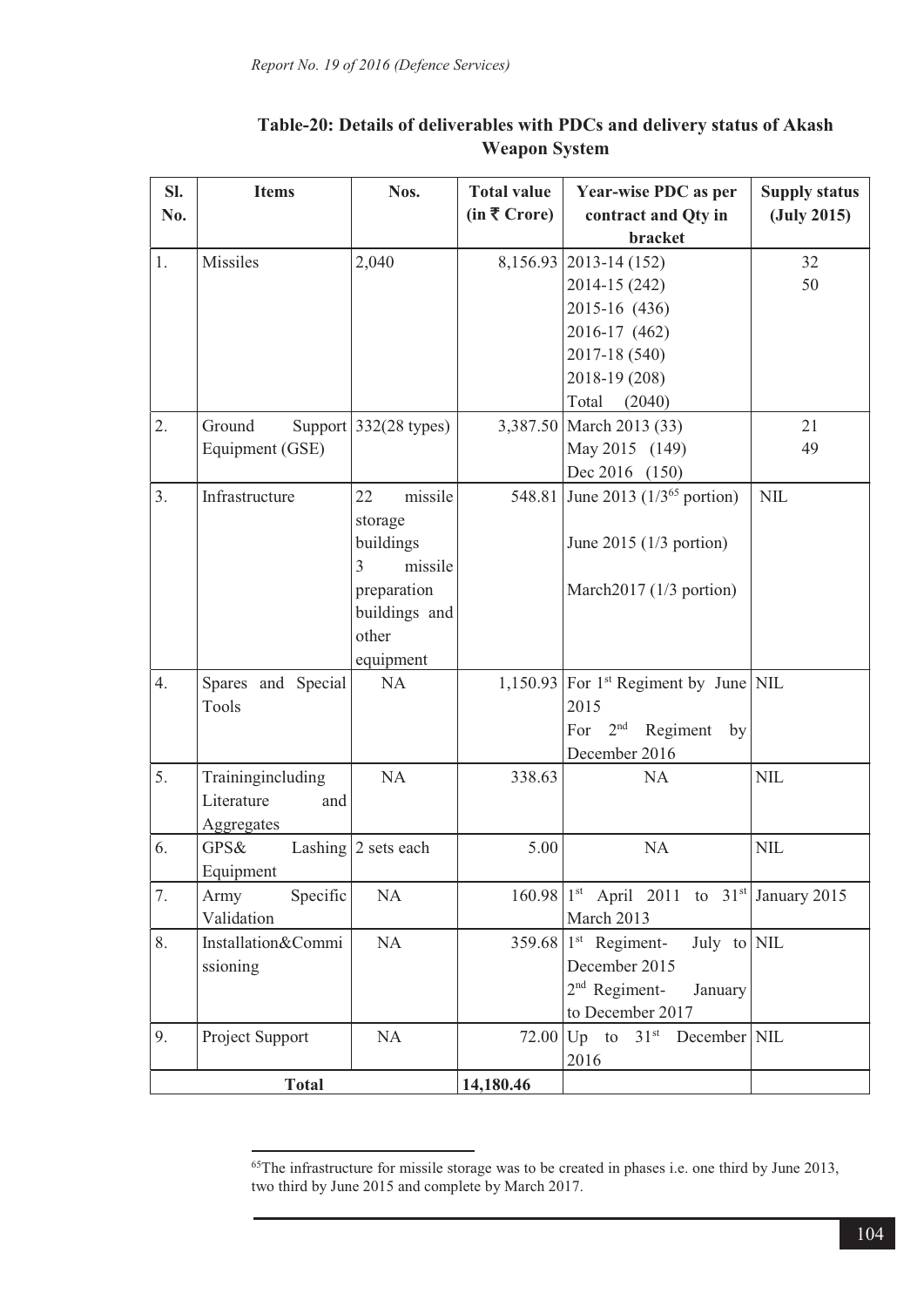Since the contract was concluded as repeat order of Air Force contract for two Squadrons of Akash Missile System signed in December 2008, limited validation for Army specific requirement on First Off Production Model (FOPM) was to be carried out and as per the contract supply of missiles was to commence after completion of trials on FOPM.

Audit examination revealed that stipulated delivery schedule of the contract was not adhered to despite payment of  $\overline{5,761.11}$  crore (July 2015). As per contract, validation of FOPM was to be completed by March 2013, however, the same was completed after a delay of nearly two years due to delay in finalization of design and QRs by Army as well as delay by BDL in supply of GSEs. The FOPM was completed in January 2015. Further, 394 missiles were to be supplied by March 2015, whereas only 82 missiles were supplied up to July 2015.As against 182 types of GSE to be supplied by May 2015, only 70 types of GSE were supplied up to July 2015. No infrastructure and spares & tools had been handed over till July 2015.

#### **Reasons for delay**

While analyzing the reasons for delay, the following emerged:-

- - After conclusion of the contract, Army had changed the design of certain Ground Support Equipment (Troop control centre, Tactical Satellite Terminal, *etc.*) in June 2012 as compared to those for Air Force.
- - BDL could not arrange supply of components for Mobile mast, from sub-vendors in time.
- - Certain sub-systems, such as Transmitter, Receiver, Advance Land Navigation System, Signal Data Processor, *etc*. offered by BDL for testing did not meet the user's requirement and hence subsequent modification by BDL and testing by users had to be carried out.
- - When FOPM was ready for validation (February 2014), BDL could not ensure timely availability of air targets and other infrastructure.

#### We observed that:

- $\frac{1}{2}$ Despite making payment of significant amount of  $\overline{55,761.11}$  crore, which constitute 40.63 *per cent* of total value of the contract, the supply of the weapon system had been considerably delayed. As a result, Army was constrained to continue with the four decade old L-70 Gun for Air Defence and thus remained unprepared against the ever increasing air threat scenario.
- $\frac{1}{2}$ Initial advance of  $\bar{\mathcal{L}}$ ,836.09 crore was paid in March 2011. Due to delay in FOPM validation (34 months) and infrastructure (25 months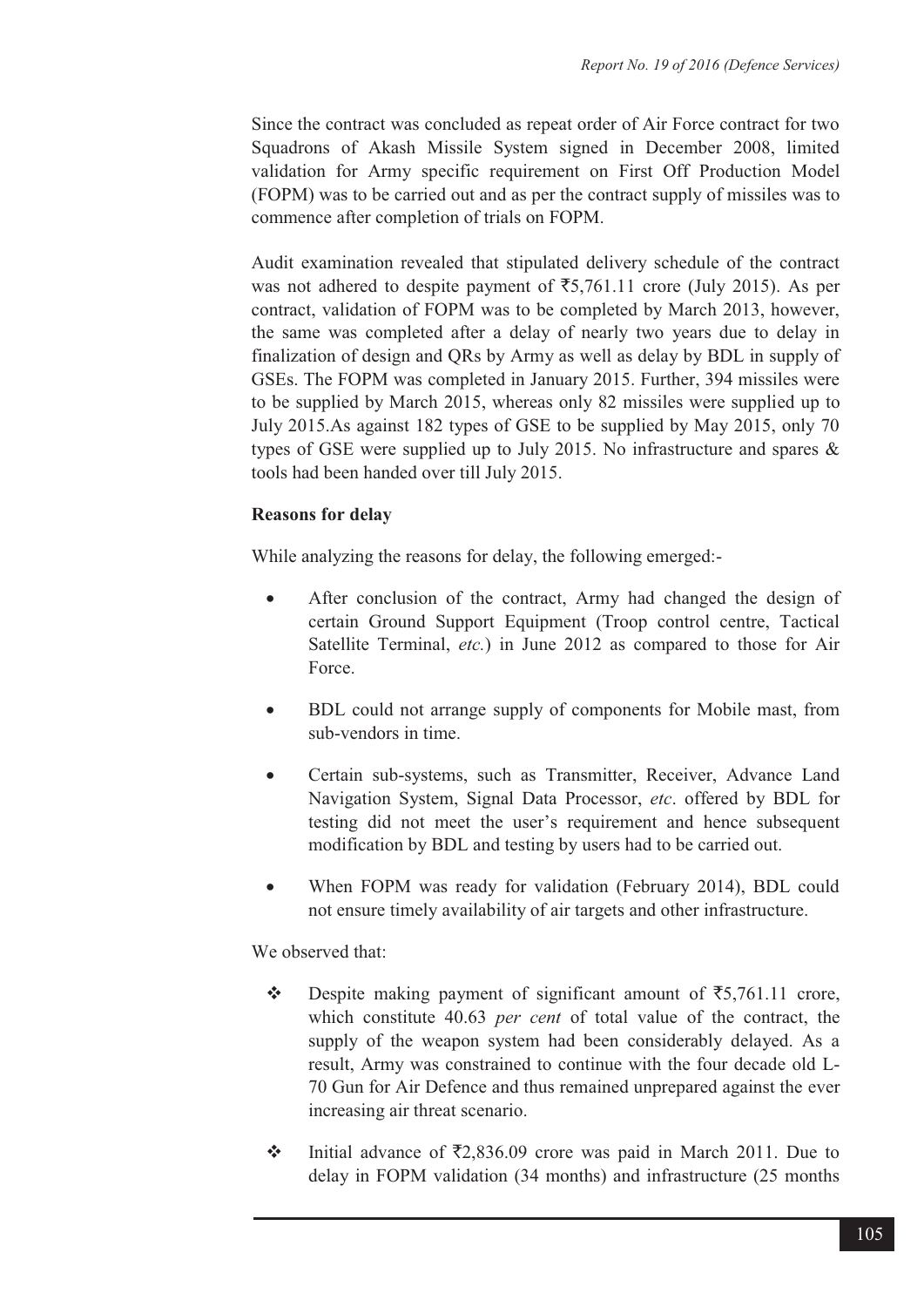till July 2015), Government incurred a loss of  $\bar{\tau}$ 1,073.69 crore towards interest.

#### *8.1.5.4 Procurement of Sarvatra Bridge Systems (SBS)*

Sarvatra Bridge System (SBS) is a multi-span assault bridge system to be used by Combat Engineers of Army for negotiation of obstacle such as canals, ditches, dry gaps *etc*. by heavy Army vehicles like tanks in a very short time. In order to replace the ageing AM-50 bridges imported from Czechoslavakia during 1978 to 1987, the bridge system was developed by DRDO (Research & Development Establishment (Engineers), Pune) in collaboration with other industrial partners and five SBS of Limited Series Production (LSP) were delivered to Army by June 2004 at a cost of  $\overline{585.43}$  crore.

During development stage and production of LSP bridges, L&T was the major partner having technology of superstructure, launching mechanism and integration of SBS while exposure of BEML was confined only to supply of Tatra vehicle on which the bridge was integrated. Based on infrastructure required for such an intricate system, initial lead time and cost implication, DRDO recommended (2004) L&T as nodal production agency for the SBS.

However, in March 2005, Department of Defence Production (DDP) nominated BEML as nodal production agency despite knowing the fact that BEML in turn would be dependent on L&T for major components of SBS. During exploitation in the field, bridges supplied against LSP orders developed defects with respect to lateral stability and other crucial aspects. In March 2006, it was decided to incorporate modications in the design of the bridge. One bridge was modified by BEML without cost and offered for trials. After completion of user trials of one modified bridge in February 2009, a contract for modification of remaining four bridges was signed with BEML in July 2010 at a total cost of  $\overline{5}$ 12.28crore.

Further, in order to complete the de-induction of AM 50 bridges by the year 2018-19, AON for 22 SBS was accorded in August 2010 as Single vendor from BEML. Accordingly, a contract was concluded in March 2012 with BEML at a total cost of  $\overline{573.98}$  crore and an advance payment of  $\overline{586.10}$ crore was made (March 2012) to BEML.As per the contract, first (pilot) bridge was to be offered for Bulk Production Clearance (BPC) within 400 days of signing of contract *i.e.* by 29 April 2013 and complete the delivery of balance 21bridges within three and half years of BPC. However, BEML had not yet (July 2015) delivered the pilot bridge. BEML requested (June 2015) MOD for extension of delivery of the pilot sample up to November 2015 and delivery of remaining 21 sets within three and half years of BPC, which was under consideration at MOD (August 2015).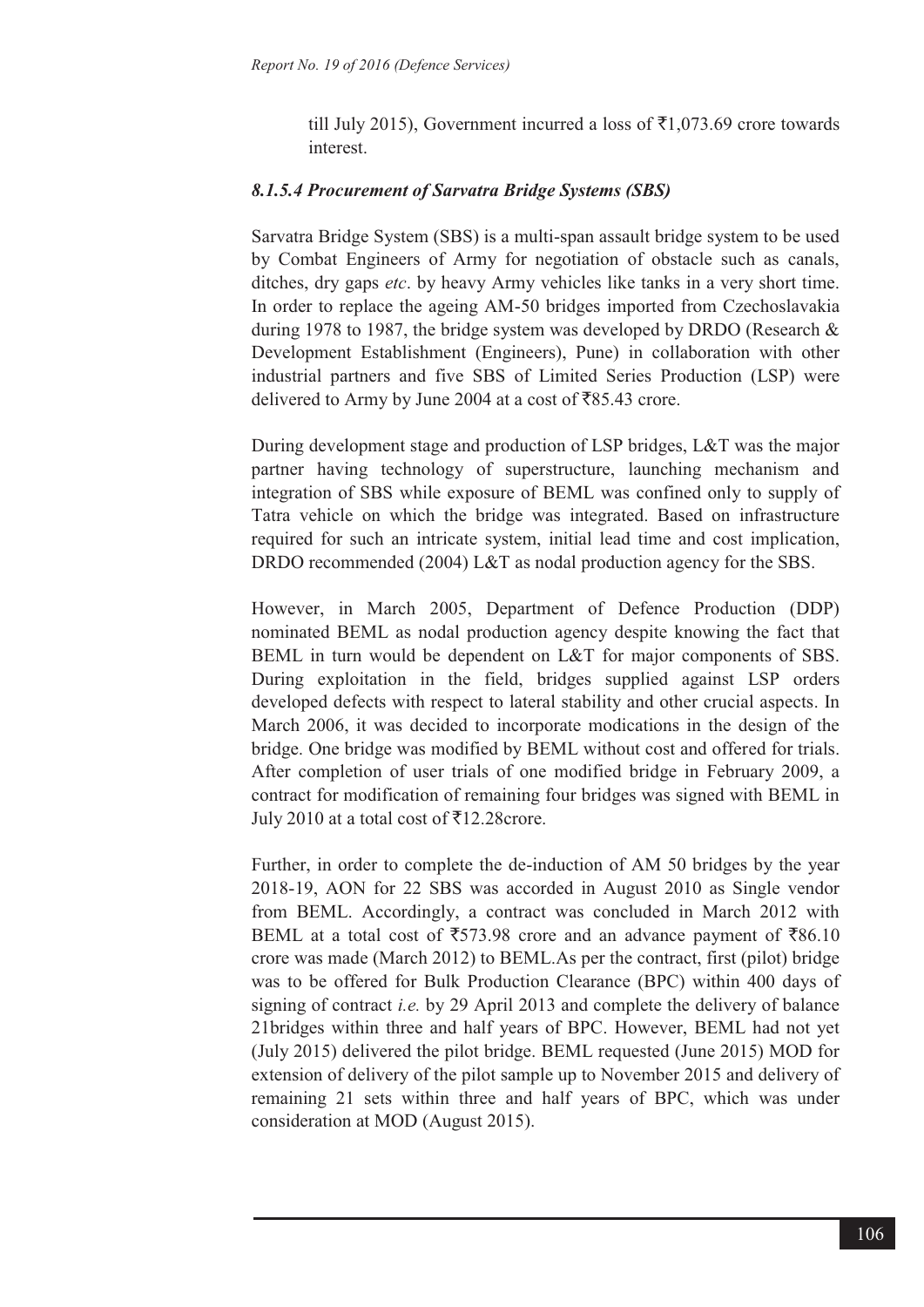#### **Reasons for delay**

We analysed the reasons for delay as under:-

BEML could not proceed with the manufacturing of pilot bridge as modified LSP bridges offered for inspection developed defects (March-April 2012) in hinges and nut of pier legs due to their metallurgy, which may result in accident and collapse of the bridge. Consequently, to find out the root causes of defects, DRDO constituted Failure Analysis Board in August 2012, which recommended (April 2014) suitable change in the metallurgy. However, DRDO, in October 2012, communicated BEML to go ahead with production of pilot bridge less hinges and pier legs. In October 2012 BEML approached its major partner (L&T) for production of pilot SBS, who expressed their inability to meet the timeline of pilot sample by April 2013 citing reasons of long lead period required for aluminium used in the bridge and also 200 days had already elapsed by that time. However, BEML placed orders on copartners only between September 2013 and November 2013.Thus, delay of one year occurred due to their own issues with co-partner. Despite clearance from DRDO, BEML put the production activity of pilot bridge on hold on the pretext of uncertainty of materials to be used in hinges and pier nuts. This is not acceptable as these were just two *per cent* of total scope of work and the same could have been integrated in the bridge in the last stage as clarified by DRDO.

We observed that --

- $\frac{1}{2}$ Despite advance payment of  $\overline{586.10}$  crore to BEML in March 2012, BEML did not take any action towards delivery of pilot bridge by the due date (April 2013). As a result, MOD suffered a loss of interest of ₹12.59 crore on advance paid.
- $\frac{1}{2}$  Procurement of 22 SBS was against the ageing AM-50 bridges held with Combat Engineers and were planned to be phased out by 2017. Army reiterated (October 2012) that because of restricted spares available for AM-50 bridges, retention of these bridges beyond 2017 would have severe implication on bridging capability of Combat Engineers. Thus inordinate delay in delivery of SBS would adversely affect operational capability of Corps of Engineers.

## *8.1.5.5 Up-gradation of Schilka Weapon System*

Schilka weapon system is an all weather automotive self propelled air defence gun system of 1960s technology vintage held in Indian Army, which were imported from Russia in 1973(30 numbers) and in 1983 (60 numbers). It was assessed in December 1997 to upgrade Schilka, as the existing system had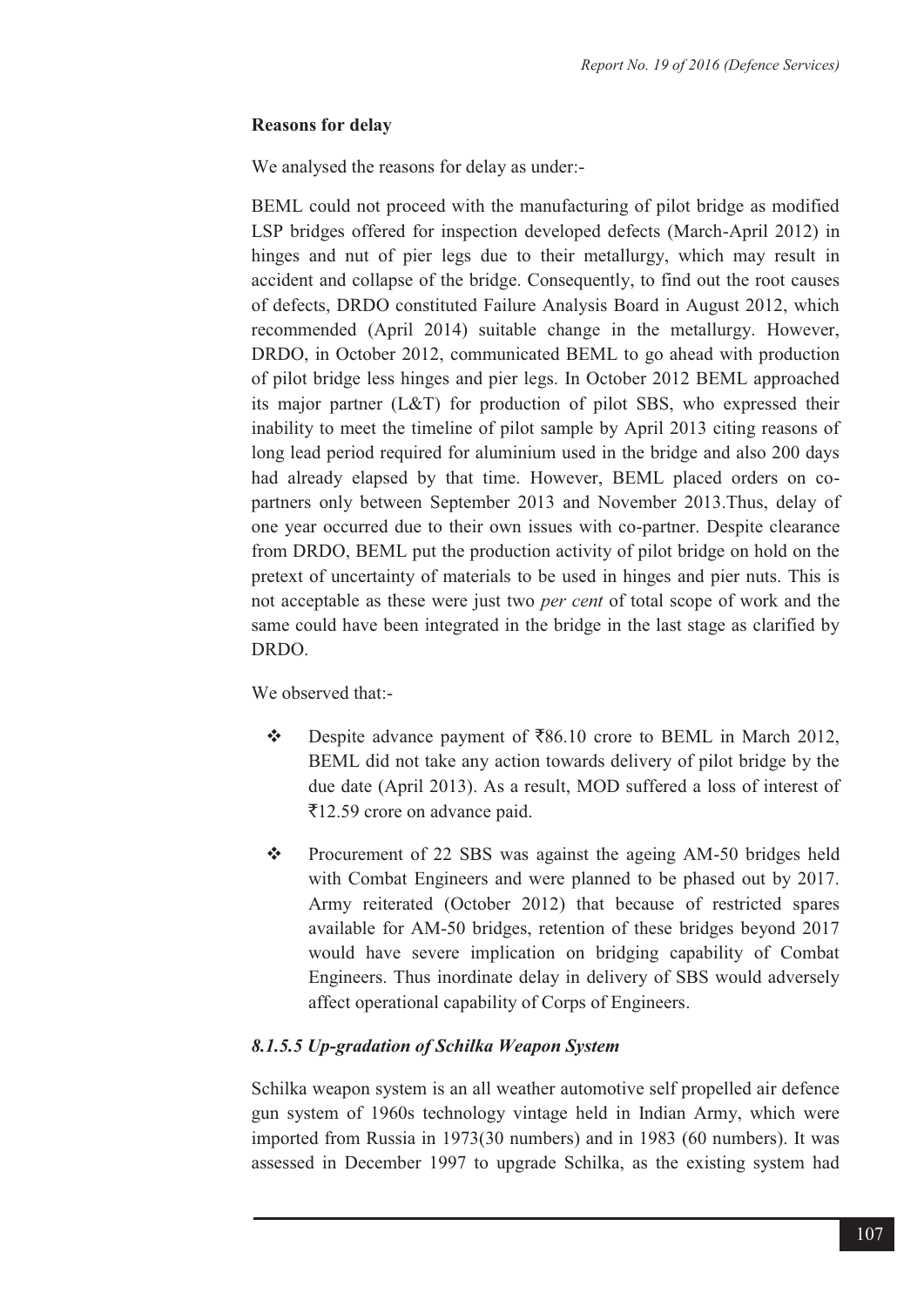obsolescent electronics <sup>66</sup> , however, the armament and automotive systems were in satisfactory working condition and could match contemporary systems after overhaul and limited up-gradation. Hence, it was considered that after an overhaul and a limited up-gradation, the system could be used for another 15 years. In 2000 Army HQ decided to upgrade only 48 Schilka and de-induct the balance from 2015-16.

To upgrade these 48 Schilka, Request for Proposal (RFP) was issued to many vendors, of which M/s BEL emerged as single vendor, which was approved by RM in August 2005. One Schilka Mount was handed over to BEL in October 2005 for developing a prototype. BEL was to provide prototype for trials within six to eight weeks of handing over of Schilka Mount, however, it was delayed repeatedly. Finally trials were completed in 2009 and contract was concluded in March 2011 at a cost of  $\overline{5748.19}$  crore with PDC of 15 months for FOPM i.e by June 2012. On successful confirmatory trials of FOPM, the Bulk Production Clearance (BPC) was to be accorded and the supply to be completed within 42 months from the accord of BPC. The advance payment of  $\bar{\tau}$ 112.22 crore was made in March 2011.

The upgraded weapon system for FOPM trials was delayed as the same was offered by BEL only in May 2014. BPC was accorded by the Ministry in October 2014 and the supply would be completed progressively by April 2018 against October 2016. Up to July 2015, only four out of 48 Schilka amounts have been delivered by M/s BEL.

#### **Reasons for delay**

 $\overline{a}$ 

The main reason for delay was that before offering integrated FOPM for confirmatory trials, DGQA evaluation at sub-system level was to be carried out. However, M/s BEL could not offer sub-systems for evaluation within the stipulated date. BEL was dependent on foreign vendors in eight out of 24 major sub-systems. The supply of sub systems by foreign vendor was delayed, resultantly BEL could not offer the sub system for DGQA evaluation.

We observed the impact of delay as under:-

 $\frac{1}{2}$ An advance of  $\bar{\xi}$ 112.22 crore was paid in March 2011 to BEL, whereas the delivery of first Schilka amount was made in November 2014. In the absence of suitable provision in the contract regarding interest on unutilized portion of advance, there was a loss of  $\overline{536.61}$ crore by way of interest on advance paid, besides delay in supply.

<sup>66</sup> Outdated electronics such as outdated moving target indicator, ineffective electronic counter measures, inadequate primary power supply unit, inadequate spares, *etc*.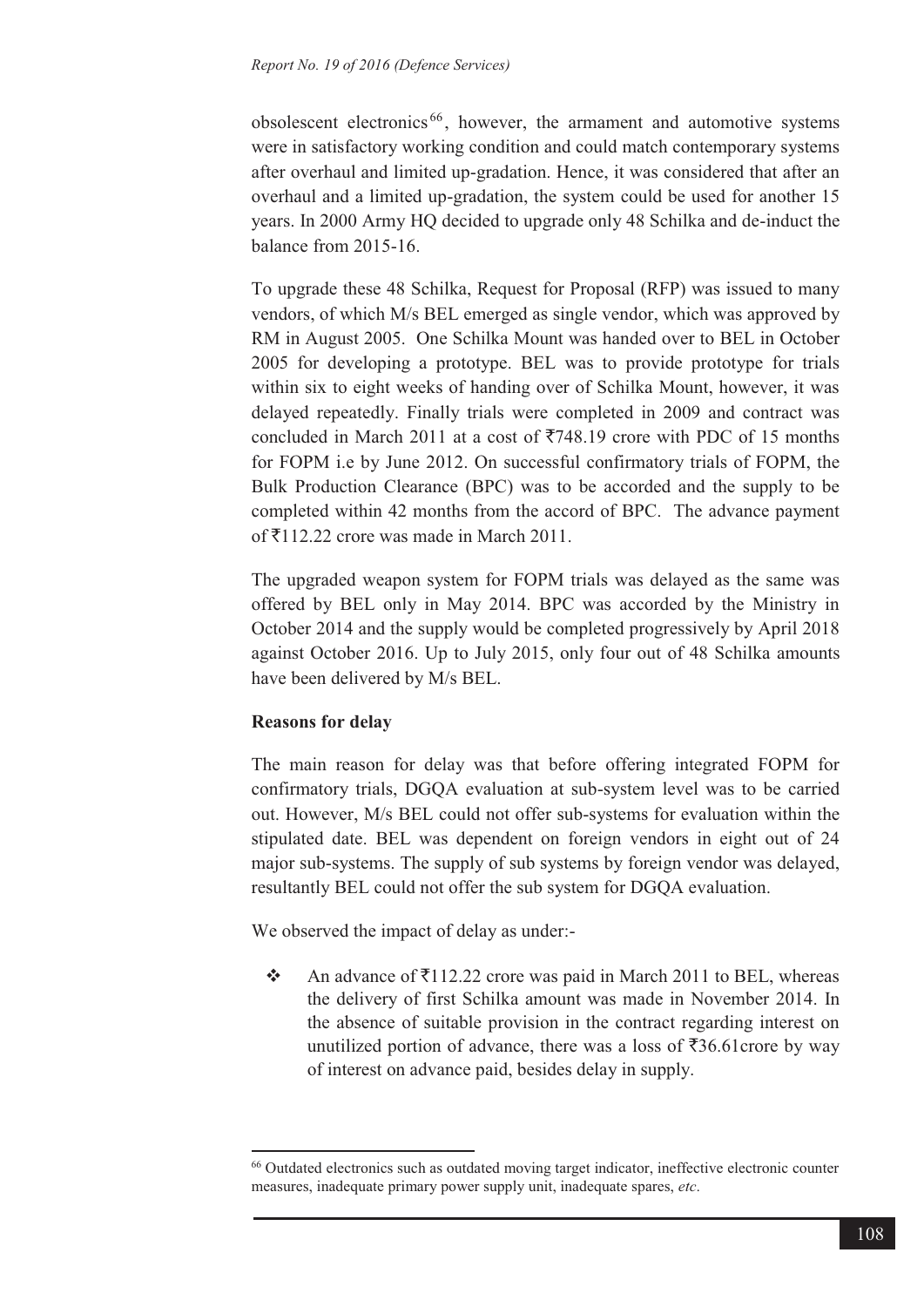- $\frac{1}{2}$  The up-gradation project, conceived during 1997-98, was not yet (July 2015) fully achieved, which indicates that the key objective of DPP, *viz*. expeditious procurement and achievement of self-reliance, had been defeated to a large extent.
- $\frac{1}{2}$  As per Article 10 of the Contract, all the 48 Schilka mounts would be delivered within 42 months from the date of BPC. However, the quantum of delivery per year was not stipulated in the contract. Nonindication of rate of delivery provided a lee-way to BEL to supply according to their own convenience.
- $\frac{1}{2}$  The Army Air Defence will have to use old version of Schilka which was due for de-induction in 2015-16, till its up-gradation by 2018.

# *8.1.5.6 Procurement for Phase II of Battlefield Surveillance System (BSS) – SANJAY and Command Information and Decision Support System (CIDSS) - SAMVAHAK*

The two projects– Battlefield Surveillance System (BSS) and Command Information and Decision Support System (CIDSS) are components of automation project of Command, Control, Communication and Intelligence (C3I) System in Army. Automated C3I would increase the timeliness and soundness of decisions in reduced response time compared to the manual system.

BSS is an array of sensors and information obtained from these sensors would be processed automatically and disseminated to appropriate command and weapon control system by CIDSS for requisite planning of operations/ counter measures of  $Tacc3I^{67}$  and to take appropriate decisions.

Project BSS was envisaged to be developed by M/s BEL in collaboration with Centre for Artificial Intelligence and Robotics (CAIR, DRDO Lab) in two phases, Phase I as Test Bed to carry out comprehensive testing and validation of the system and Phase II equipping all the Corps and Division of Indian Army. Supply Order for development of Phase I was placed on M/s BEL in August 2002 at a cost of  $\overline{5}34.92$  crore and the same was inducted by Army HQ in January 2008. AON for Phase II was accorded in November 2008 and Contract was concluded with M/s BEL in March 2011 at a cost of  $\bar{\tau}2,539$ crore. An advance of  $\overline{5}345.89$  crore was paid to M/s BEL in March 2011. As per the contract, First Off Production Model (FOPM) for validation in Plain/Desert and for High Altitude Areas were to be supplied within 12 and 18 months of the contract *i.e.* by March 2012 and September 2012 respectively. After successful completion of validation trials of FOPM, Bulk Production Clearance (BPC) were to be accorded and supply was to be completed within

 $\overline{a}$ 

<sup>67</sup>TacC3I is the project for automation of command, control, communication and intelligence system of Army to assist the commanders from Regimental/Battalion level to Corps level in assessment of field scenario and decision making in speedy and effective manner.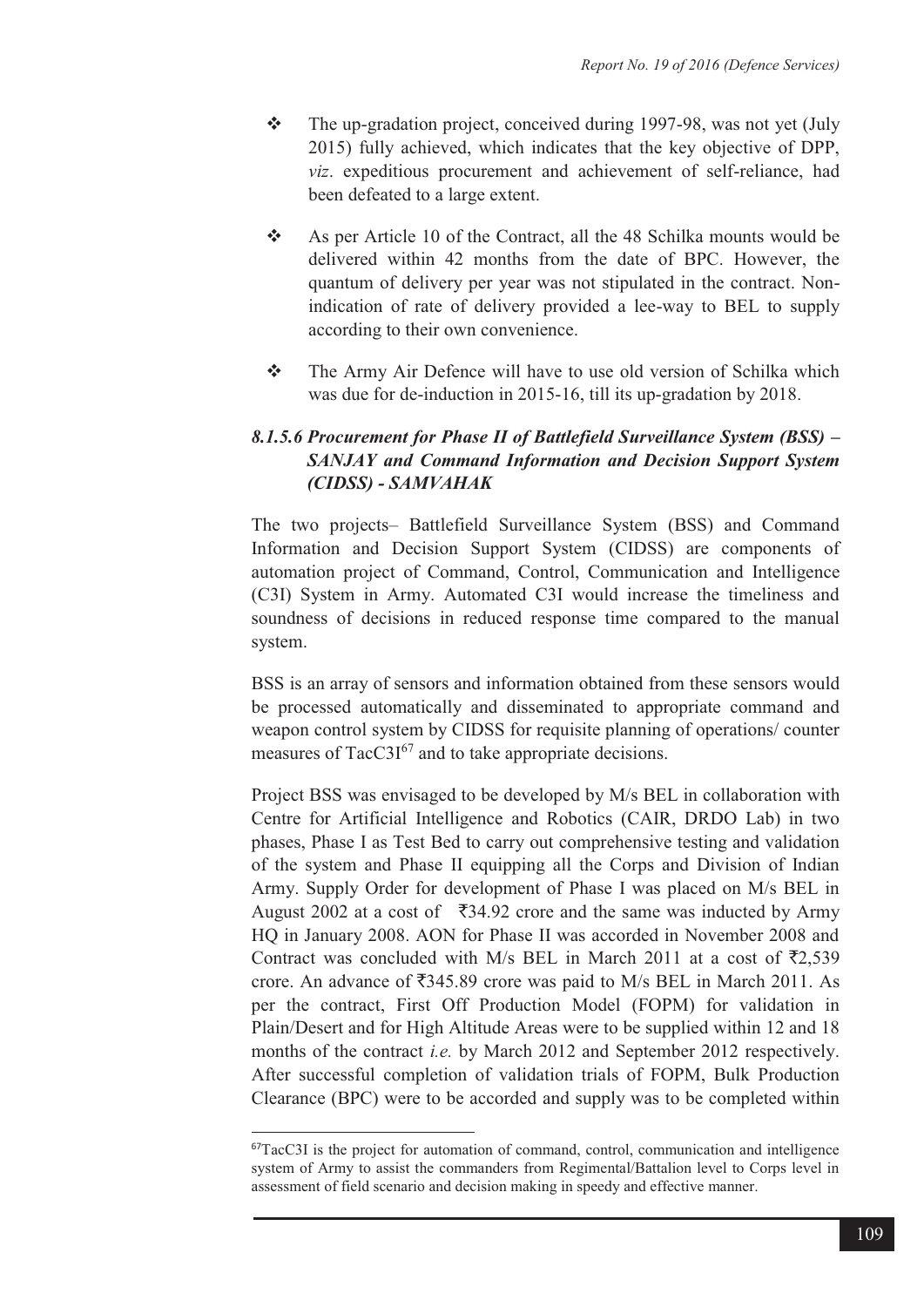30 months of BPC. However, FOPM for both versions were yet to be offered for validation (July 2015).

Project CIDSS is to be completed in three phases, first two phases are test bed activities and third phase is operational stage. Sanction for Phase I was accorded by the Ministry in May 1999 at a total cost of  $\overline{5}108.9$  crore to be undertaken by BEL as a single vendor in Infantry units and formation of designated Corps *i.e.* 10 Corps and was completed in September 2007. AON for phase II was accorded by DAC in September 2008 as single vendor from BEL. Scope of phase II was extension of CIDSS to all arms of 10 Corps, integration with other components of Tac C3I, validation of application software and thereafter equipping one strike Corps. Contract for the phase II of the system was concluded with BEL in March 2011 at a total cost of  $\bar{z}1,068.22$  crore ( $\bar{z}905$  crore pertain to BEL including maintenance of  $\bar{z}188.59$ crore,  $\bar{x}60$  crore pertain to DRDO and  $\bar{x}103.22$  crore as Buyer Furnished Equipment). An advance of  $\overline{5}142.78$  crore was paid to M/s BEL in March 2011. As per the contract, BEL was to deliver test bed part I comprising hardware deliverables, integration facility for Tac C3I lab and civil works within 12 months (March 2012) and part II comprising application software within 15 months (June 2012) from conclusion of the contract. The entire test bed activities including validation trials, approval of application software, factory acceptance test, installation and commission were to be completed within 30 months *i.e.* by September 2013. As of July 2015 delivery of test bed for validation was yet to be completed and delayed for over three years.

#### **Reasons for delay**

Scrutiny of the records revealed that while concluding the contracts, certain crucial issues like common Geographical Information System (GIS) for all components of Tac C3I system, timeline and scope for completion of software in different stages, methodology of software development, vetting and approval of hardware before procurement, *etc*. were not explicitly incorporated in the contract.

Subsequent to signing of contracts, (August 2011 to October 2011), Army directed BEL to get the specifications of hardware and software vetted by them before initiating procurement. During the review meetings the user sought common GIS between CIDSS and BSS and other changes in specification of software to which the vendor termed out of scope of the contract. User stated that BEL had misjudged the scope of both the contracts and delayed the development of software. Difference in interpretation of contracts led to arbitration from December 2012 to March 2013. Subsequently, it was decided (November 2013) to undertake progressive development and testing of application software based on mutually agreed philosophy of software development methodology. Resultantly, BEL sought for amendment in the contracts with cost escalation after fielding first FOPM of BSS and test bed evaluation of CIDSS which was agreed by the users.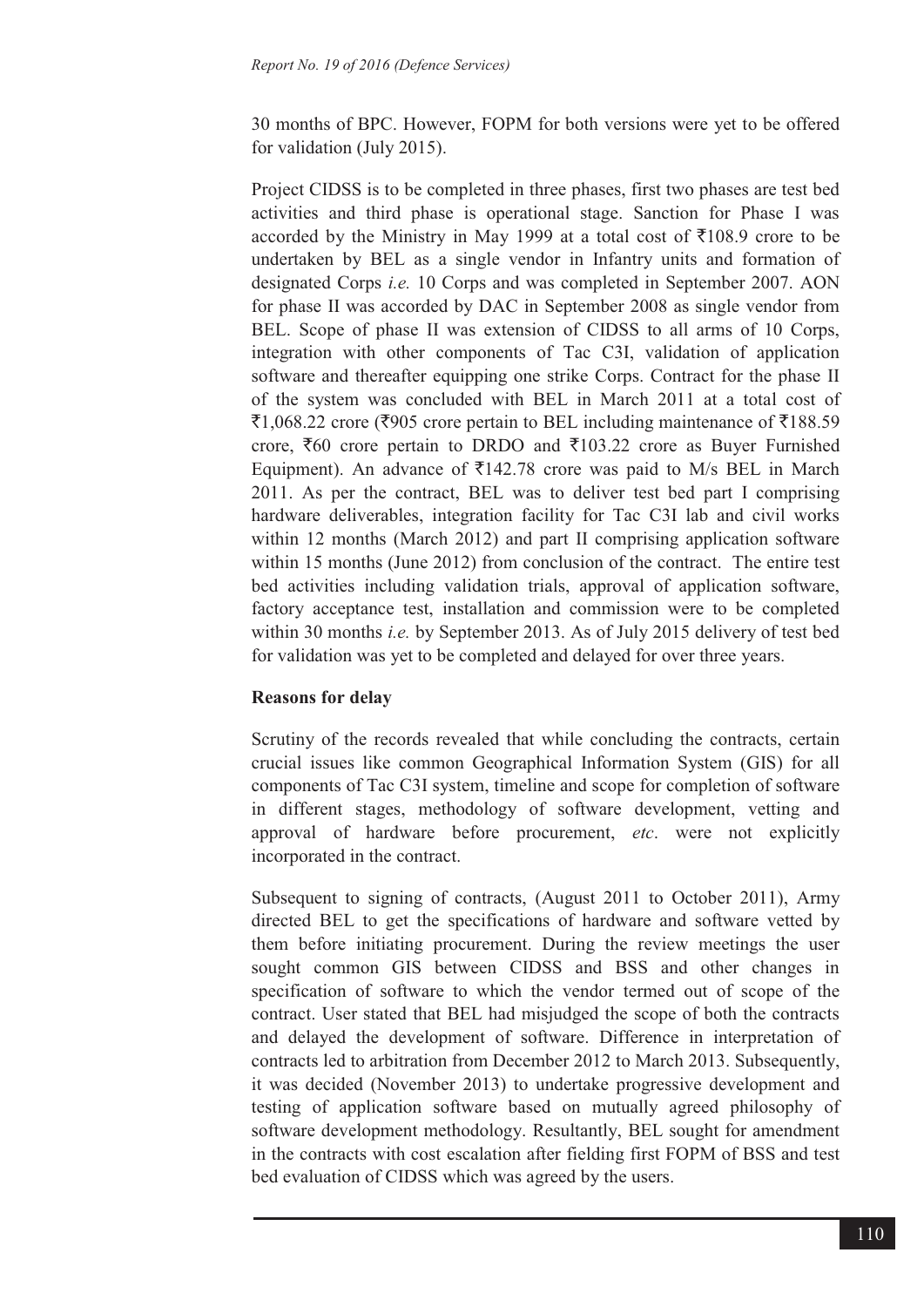As evident from above, ambiguity in contractual terms led to different interpretation by vendor and user which resulted in inordinate delay in execution.

As of July 2015, in-house testing of software development for BSS at BEL was completed and testing by user was to be commenced by September 2015. As per the contract, after completion of the Beta testing, software will be ported on the system for conduct of validation trials. However, to an audit query, Army stated (September 2015) that Buyer Furnished Vehicle *i.e.* TATRA 8x8 was not available due to ban in 2012, which would further delay the project.

Against an audit query (May 2014) on fresh timeline for development of software for CIDSS, Army stated (June 2014) that once the stabilized and integrated version of Build 1.0 was tested successfully by them in a network environment in SITF, timeline for Build 2.0 and 3.0 would be given. As of July 2015, testing of Build 1.0 in the SITF was yet to commence (July 2015).

We observed that --

- $\frac{1}{2}$  Based on software intensive nature and requirement of integration of BSS and CIDSS with other component projects of TacC3I, contract for both the projects were concluded with BEL as single vendor. As discussed above, main reasons for delay in implementation of the project are common requirement for integration and development of application software. Thus, the very purpose of concluding all contracts for the projects TacC3I with BEL as single vendor was not achieved.
- $\frac{1}{2}$  Vice Chief of Army Staff directed to close all procurement cases for TATRA vehicles due to ongoing CBI enquiry in August 2012. However, Army could not place order for TATRA vehicles despite the fact that sufficient time (17 months) was available after signing of the contract in March 2011. As of September 2015 Army did not place order for BFE even though the ban on procurement of TATRA was lifted in November 2014.
- $-1$  Inordinate delay in fielding of BSS & CIDSS would prolong the implementation of TacC3I. Further, their non-availability would hamper timeliness and soundness of decisions making in reduced response time during operation for more than eight years.

## *8.1.5.7 Procurement of KU-Band Transportable Satellite Terminals (TSTs)*

Transportable Satellite Terminals (TSTs) are state of art communication equipment installed on lighter vehicles with smallest antenna which can be deployed within 30 minutes to one hour and provide reliable, continuous and secure communication to Army. At present the Strike Corps of Indian Army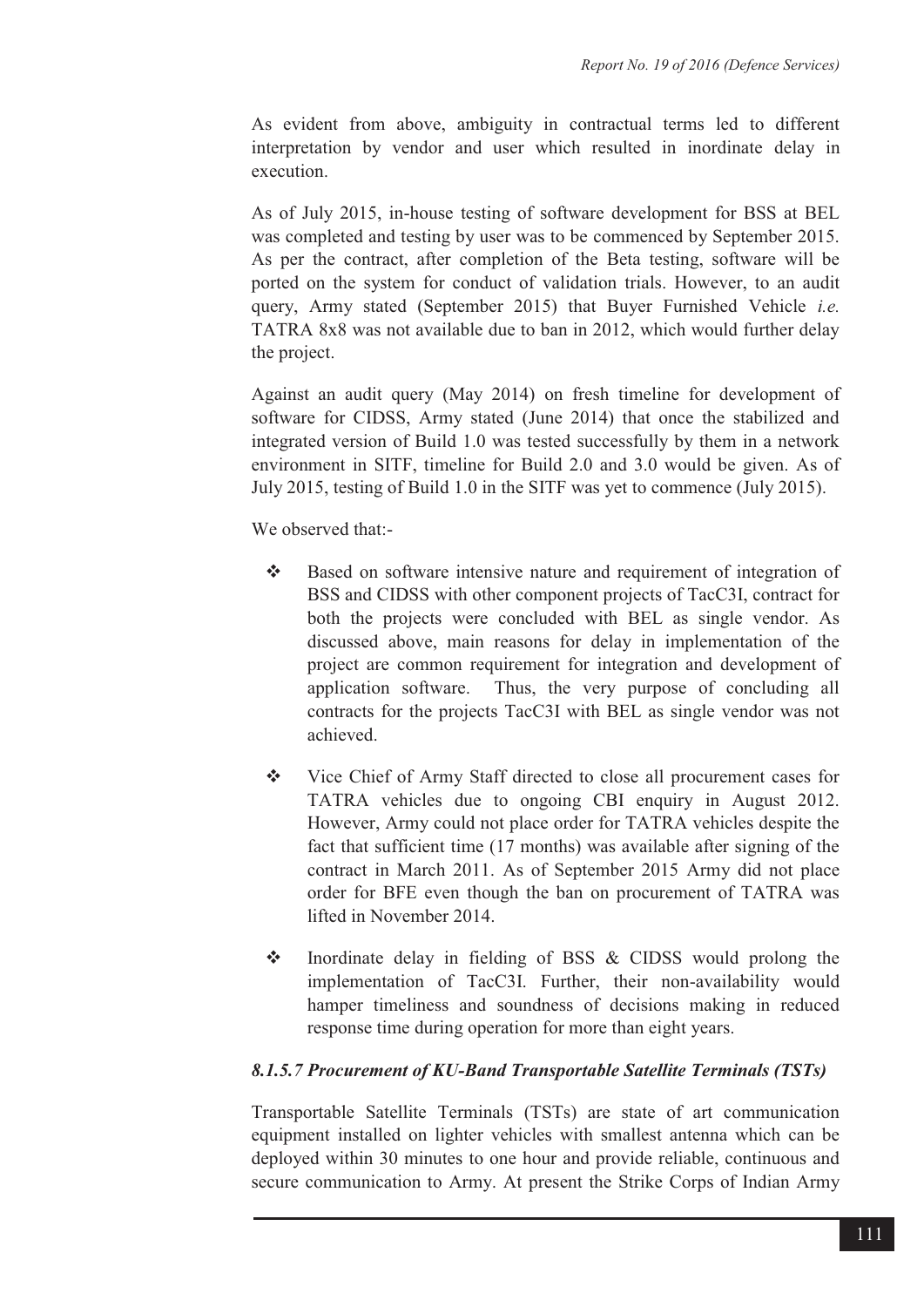rely on Transportable Troop scatter Communication Terminals with larger size antennas and hence vulnerable to enemy air action. These Terminals were introduced in 1981 in Army, which became obsolete and were phased out in 2001.

To meet the urgent operational requirement of one Strike Corps Acceptance of Necessity(AON) for 40 TSTs (amended later to 30) was accorded in January 2005 under Fast Track Procedure (FTP) and a contract was concluded with M/s BEL in June 2009 for procurement of 30 Ku Band<sup>68</sup> TSTs at a total cost of  $\overline{\xi}30.02$  crore. As per contract, the delivery was to be completed within 12 months of conclusion of contract, inter-alia completing activities like, delivery of vehicles by Buyer, preparation of Acceptance Test Procedure by BEL and its approval by Signal Dte. On successful installation of TSTs in one Strike Corps, the same was planned to be installed in other Strike Corps.

As per the contract, vehicles for mounting the TSTs were to be provided by Buyer and BEL were to deliver 30 TSTs by June 2010. Components for TSTs worth  $\overline{5}27.73$  crore were supplied by BEL up to December 2011. Payment to the extent of  $\overline{25.07}$  crore (85 *per cent* of total cost of contract) was made till December 2014. However, Army was yet to accept the TSTs as Acceptance Test Procedure (ATP) of the same was in progress (July 2015).

# **Reasons for delay**

Scrutiny of records at Army HQ revealed that there was delay in ATP as the draft ATP document which was to be submitted by BEL in September 2009 (within three months of conclusion of contract) was actually submitted in August 2012and the same was approved by Signal Dte. in August 2014. Thereafter, BEL offered the TSTs for ATP in October 2014 but the same was not meeting the specifications of ATP. As such the ATP was not complete (December 2015).

We observed that:

 $\overline{a}$ 

- $\frac{1}{2}$  The time taken by BEL for submission of ATP document was around three years while compared the time prescribed in the contract, i.e. three months. Further, Army also took around two years to approve the ATP.
- $\frac{1}{2}$  The electronic hardware/components are bound to become obsolete in a short time. As most of the components of TSTs were procured prior to December 2011 and by the time TSTs would be installed, Army would be compelled to use an outdated technology.

<sup>68</sup> A microwave frequency band used for satellite communication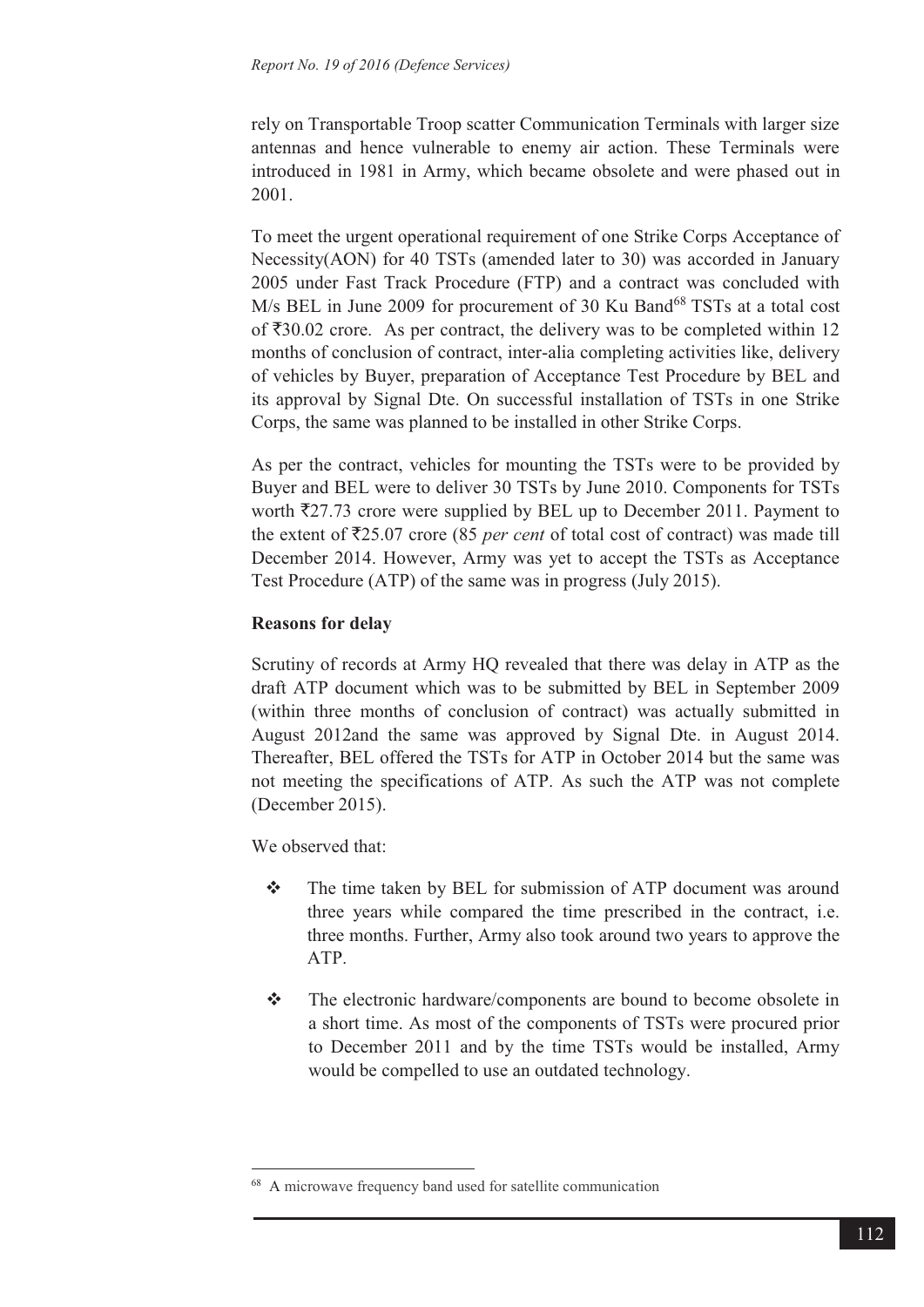# *8.1.5.8 Procurement of Subscriber Terminal Secrecy Unit for Mobile Cellular Communication System (STSU for MCCS)*

Mobile Cellular Communication System (MCCS) has been inducted in Army to improve communication in Mountains Formations deployed in counter insurgency/ counter terrorist operations. MCCS is based on technology which is commercially available in the market but do not have high grade encryption to provide sufficient security. Therefore, to provide end to end secrecy solution for communication, Army felt the requirement of an indigenously developed device called Subscriber Terminal Secrecy Unit (STSU) which is mobile handset/Fixed Wireless Terminals (FWT) with encryption software of high grade.

AON for STSUs for one MCCS Unit (Qty 5000) was accorded in November 2004 to be procured from Indian vendors and contract for the same was concluded with BEL in December 2010 at a cost of  $\overline{5}10.77$  crore. An advance of  $\overline{5}93$  lakh had been made to BEL in December 2010. As per the contract delivery of STSU was to be completed in six months i.e. by June 2011 subject to clearance from Scientific Analysis Group<sup>69</sup> (SAG) for secrecy level within two months from signing of contract. However, the same was yet to be delivered as SAG evaluation of equipment was still pending (July 2015).

## **Reasons for delay**

Our scrutiny of records at Army HQ revealed following reasons for delay-

- - M/s BEL offered the encrypted commercially off the shelf (COTS) handset to SAG initially in January 2011 for evaluation. However evaluation by SAG was not completed in two months as envisaged in the contract. Meanwhile, in November 2011 the handset under evaluation became obsolete. Subsequently, in August 2012, BEL offered another COTS handset for SAG evaluation, which too became obsolete by March 2014.
- $\bullet$  In March 2014, BEL stated to Army that they were developing its own handset as the COTS handset got obsolete and the new handset would be submitted to SAG in April 2014 for evaluation. Army HO stated (July 2015) that BEL's handset supplied in May 2015 was under evaluation and their supply depended on successful evaluation by SAG. Thus, from January 2011 to till date (July 2015) i.e. even after more than four years, STSUs were under SAG evaluation.

We observed that:

 $\overline{a}$ 

<sup>69</sup> SAG – Represented by DRDO which decides on cipher policy of defence equipment and evaluate and grade the security level.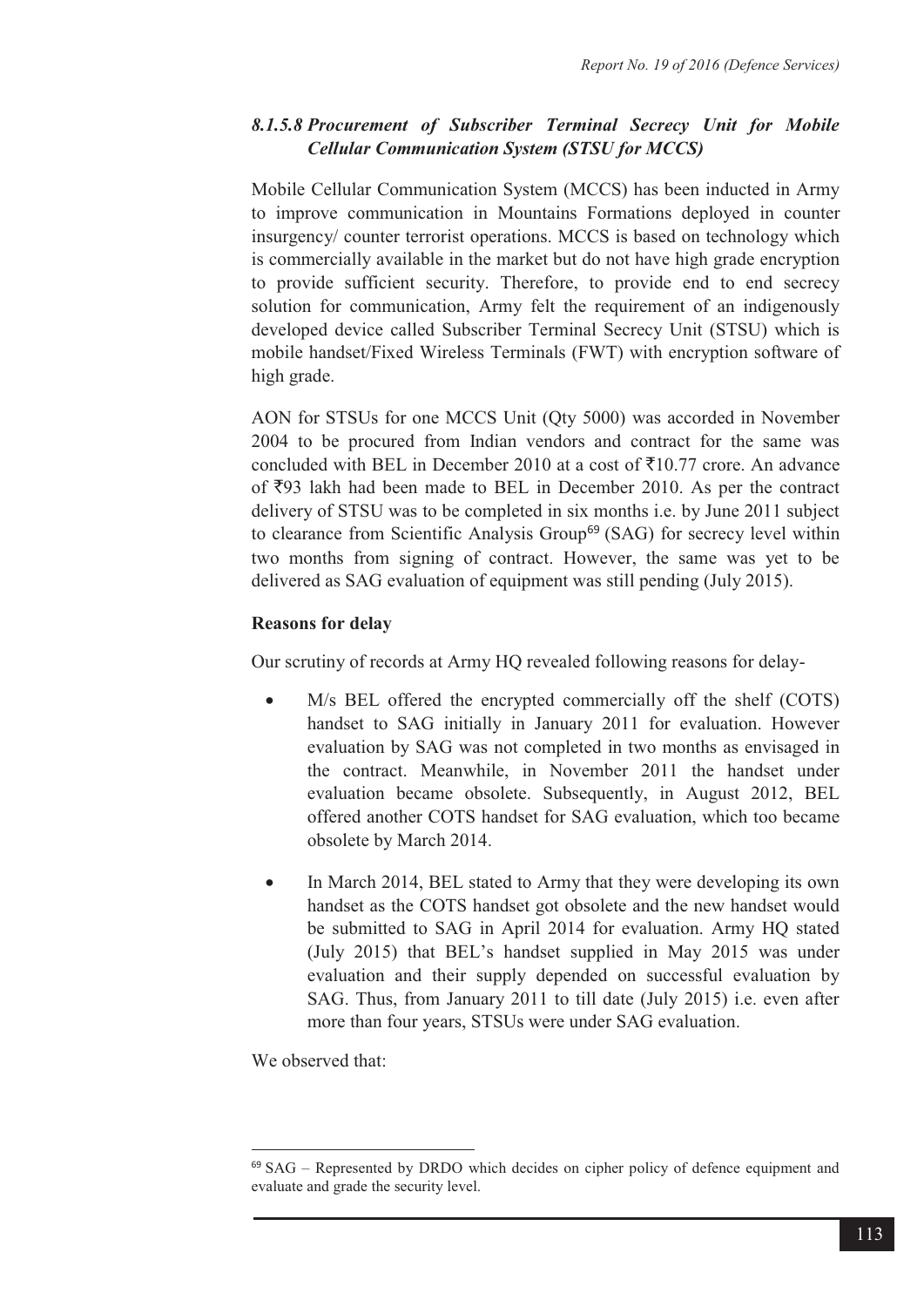- $\frac{1}{2}$  The SAG intimated in April 2011 that requisite security grading could not be more than Grade 2<sup>70</sup> as the STSU offered by BEL was a COTS item. Had BEL supplied indigenously developed STSU initially as per RFP, SAG would have cleared in the first instant itself.
- $\frac{1}{2}$  Till successful completion of SAG evaluation, the BPC could not be accorded and resultantly the STSU would not be available for MCCS.
- $\frac{1}{2}$ Despite payment of  $\overline{5}93$  lakh in December 2010, the MCCS unit is compelled to communicate in unsecure environment for more than four years. Further, due to delay in supply of the secure equipment, the availability of STSU to remaining MCCS units of Army would have to communicate in unsecure environment.

## **8.1.6. Monitoring Mechanism**

 $\overline{a}$ 

Once a contract is signed effective monitoring and implementation of contract, which includes important aspects such as delivery, payments, inspection, utilization of the equipment amendment in contract *etc*. is required for timely execution of the contracts and for the user's satisfaction. We observed that the post contract management at Army HQ and their monitoring by Acquisition Wing and Department of Defence Production (DDP) in Ministry of Defence (MOD) was not effective as discussed below:

#### *8.1.6.1 Post Contract Management (PCM) at Army HQ*

Defence Acquisition Council (DAC) is set up for according 'in principle' approval of capital acquisition plan and also accords Acceptance of Necessity for each capital procurement case. Decisions of DAC for the same are to be implemented by Defence Procurement Board (DPB).To assist DPB in its functioning, there exist an acquisition wing in the MOD headed by Director General (DG) Acquisition, having an integrated set up with officers from Department of Defence, Finance and Service HQ. Defence Procurement Procedure, stipulate that while responsibility for contract administration and management rest with the Service HQ concerned (Army HQ), post contract monitoring would be conducted by the Acquisition Wing of the MOD. In February 2007, in order to streamline the procedure for monitoring, collegiate meeting attended by all concerned directorates of Army HQ was held and it was decided that Deputy Director General Procurement (DDG Proc) of Masters General of Ordnance (MGO) Branch would act as single point nodal agency in case of indigenous capital contract and files pertaining to post contract activities would be routed through them. In April 2012, Weapon and Equipment (WE) Directorate, the contracting agency in Army HQ, issued instructions with approval of Deputy Chief of Army Staff (P&S) to formalize the procedure for amendment to contract. According to that, any amendment

<sup>&</sup>lt;sup>70</sup>Grade 2 – is accorded by SAG to those COTS items which provide a cover time of one week for confidential information.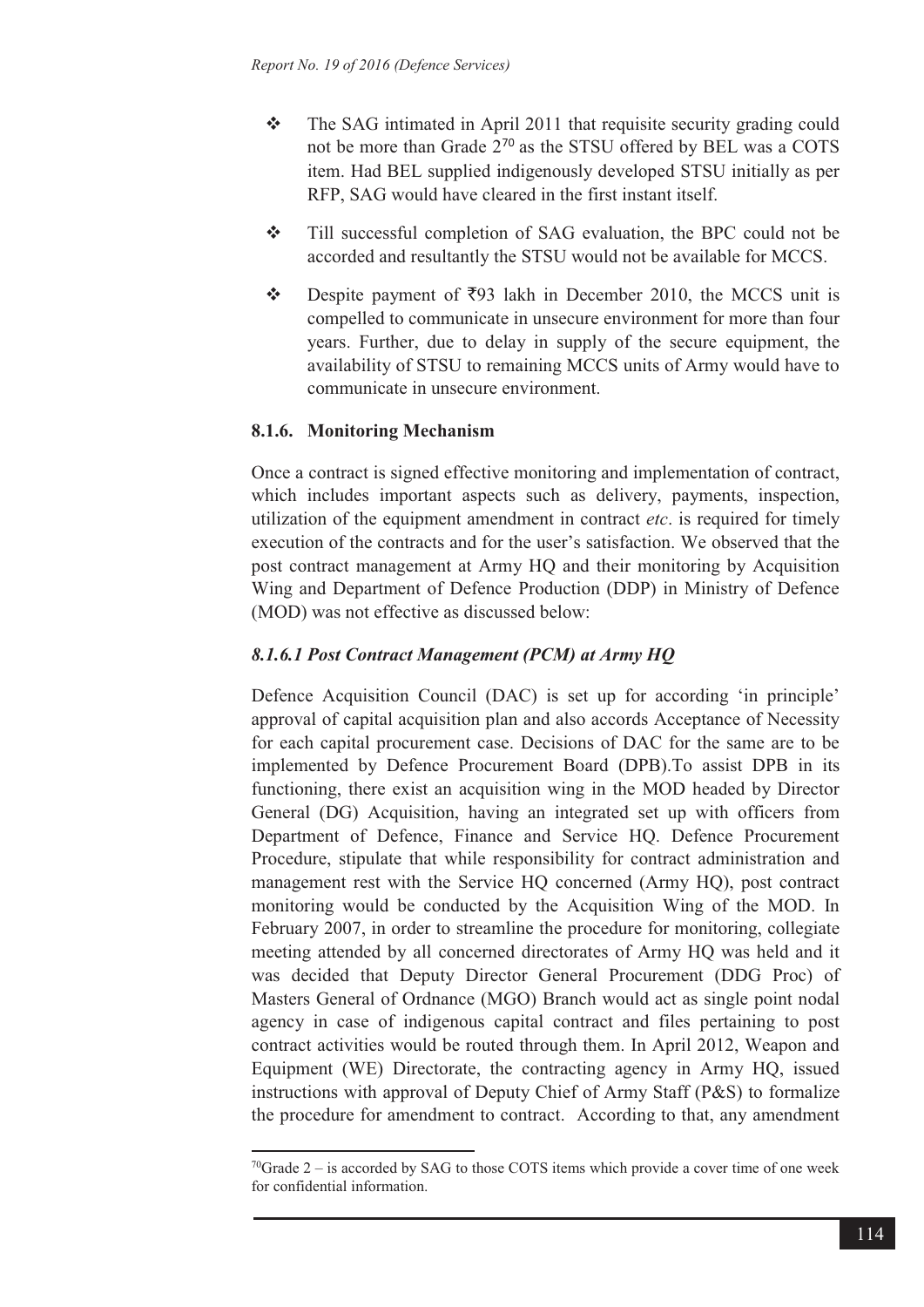to contract would be dealt by WE Directorate, and responsibility of post contract management rested with MGO Branch.

Audit found that the monitoring mechanism structure as stipulated above was not being adhered to by the DDG(Proc). To an audit query (July 2015) seeking details of all post contract activities, DDG (Proc) stated (August 2015) that they were involved only with processing the bills for payment to the vendor. Further, during examination of post contract activities at Acquisition wing in MOD, no document relating to post contract monitoring was produced. It was further noticed that, in agenda of DAC and DPB no issue of post contract management of capital contract is included. These facts evidently indicate that post contract management was not being adequately monitored.

## *8.1.6.2 Post Contract Management at Department of Defence Production*

Department of Defence Production (DDP) deals with matters pertaining to defence production, indigenisation of imported stores, equipment and spares, planning and control of departmental production units of Ordnance Factory and of DPSUs. Secretary Defence Production is also a member of decision making bodies of capital acquisition *viz.* Defence Acquisition Council headed by RM and Defence Procurement Board headed by defence secretary. However, in capital acquisition process, DDP remains involved at the level of General Staff Qualitative Requirement (GSQR) approval, Acceptance of Necessity (AON) and in approval of Detailed Project Report, if applicable.

We noticed that there was no systematic mechanism in DDP to monitor the execution of capital contracts concluded with DPSUs. In response to audit query on procedure for monitoring the contracts concluded with DPSUs, DDP stated that they monitored the contracts based on information received from DPSUs through monthly DO letter, correspondence on Memorandum of Understanding (MOU) progress, etc. When Audit asked for list of capital contracts concluded with respective DPSUs during XI Plan, the same was not readily made available. Later on, the lists as obtained from the DPSUs were forwarded to us. Further, scrutiny of records revealed that DDP even do not have self mechanism to monitor PCM activities as there was no data base for capital contracts with DPSU nor any files maintained when contract is concluded. DDP comes into picture only when DPSUs or other departments refer the case to them.

Thus, post contract administration and management by Army HQ and their monitoring by Acquisition Wing was ineffective. Moreover, DDP do not take any systematic follow-up mechanism on all contracts with DPSU to ensure timely execution of contracts by DPSU.

## **8.1.7. Conclusion**

The various Schemes initiated a decade ago to enhance operational preparedness of the Army could not be fructified till date (July 2015) even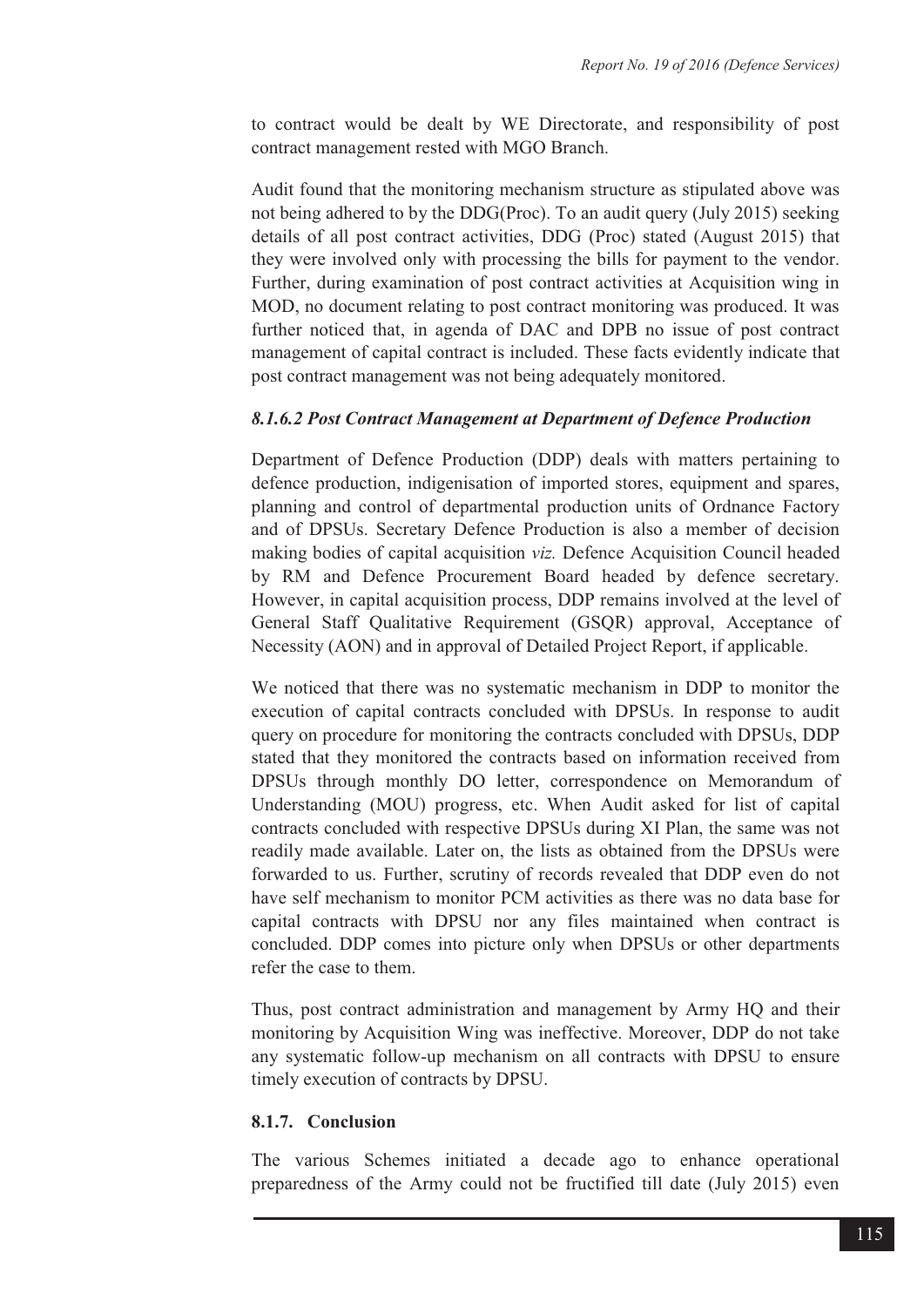after conclusion of contracts with the DPSUs during XI Plan (2007-12) for procurement of equipment and making payment of  $\bar{\tau}$ 10,241.19 crore to them. Further Government had to suffer a loss of  $\overline{5}1931.64$  crore on account of accrued interest on amount paid in advance to the DPSUs as summarised below:

- - Delay of 55 months in development and further delay in rectification of quality issues of ALH-WSI by HAL had created a situation where despite payment of  $\overline{53,550.85}$  crore (56 *per cent*) not a single Helicopter was ferried out by July 2015. Moreover, the Government interest had not been safeguarded while framing payments terms in the contract as payment of  $\bar{\mathfrak{z}}1,634.58$  crore had to be made for deliverables for XII Plan even before completion of targets for XI Plan. The Government had to suffer a loss to the tune of  $\bar{\tau}670.07$  crore as interest on payment made ( $\overline{\xi}$ 1,634.58 crore)
- $\bullet$  Delay of 34 months in First Off Production Model (FOPM) and delay of 25 months in availability of infrastructure of Akash Missiles System from BDL, meant to replace four decade old L-70 Gun system not only have adverse impact on operational readiness but also have financial implications in terms of loss of interest of  $\bar{\tau}1,073.69$  crore.
- - Due to heavy dependence on foreign vendor/co-partner, BEML could not commence supply of Armoured Recovery Vehicle (ARV WZT-3) even after a delay of 35 months. Further, BEML could not offer FOPM of Sarvatra Bridge System after a delay of 27 months. Resultantly, operational preparedness of Army was adversely affected and also there was a burden on Government exchequer by way of loss of interest of  $\bar{\tau}$ 138.68 crore accrued on unutilized advance.
- - BEL offered FOPM of up-graded Schilka Gun with a delay of 23 months, as BEL had imported 36 *per cent* of components from foreign vendors, which got delayed. Resultantly, there was a loss of  $\bar{\mathfrak{z}}36.61$ crore on account of interest on advance paid to them. As such, Army Air Defence would be using the Schilka Gun till availability of upgraded one which was otherwise due for de-induction.
- - Inordinate delay of 40 months in fielding of Battlefield Surveillance System and Command Information Decision Support System, (part of automation project *viz*. TacC3I of Army) by BEL would hamper timeliness and soundness of decisions making in reduced response time in battlefield.
- - Despite delay of more than four years, BEL could not develop communication equipments *viz*. Transportable Satellite Terminals for KU-band and Subscriber Terminal Secrecy Unit for Mobile Cellular Communication System, meant for usage by field units and which are essential during operations.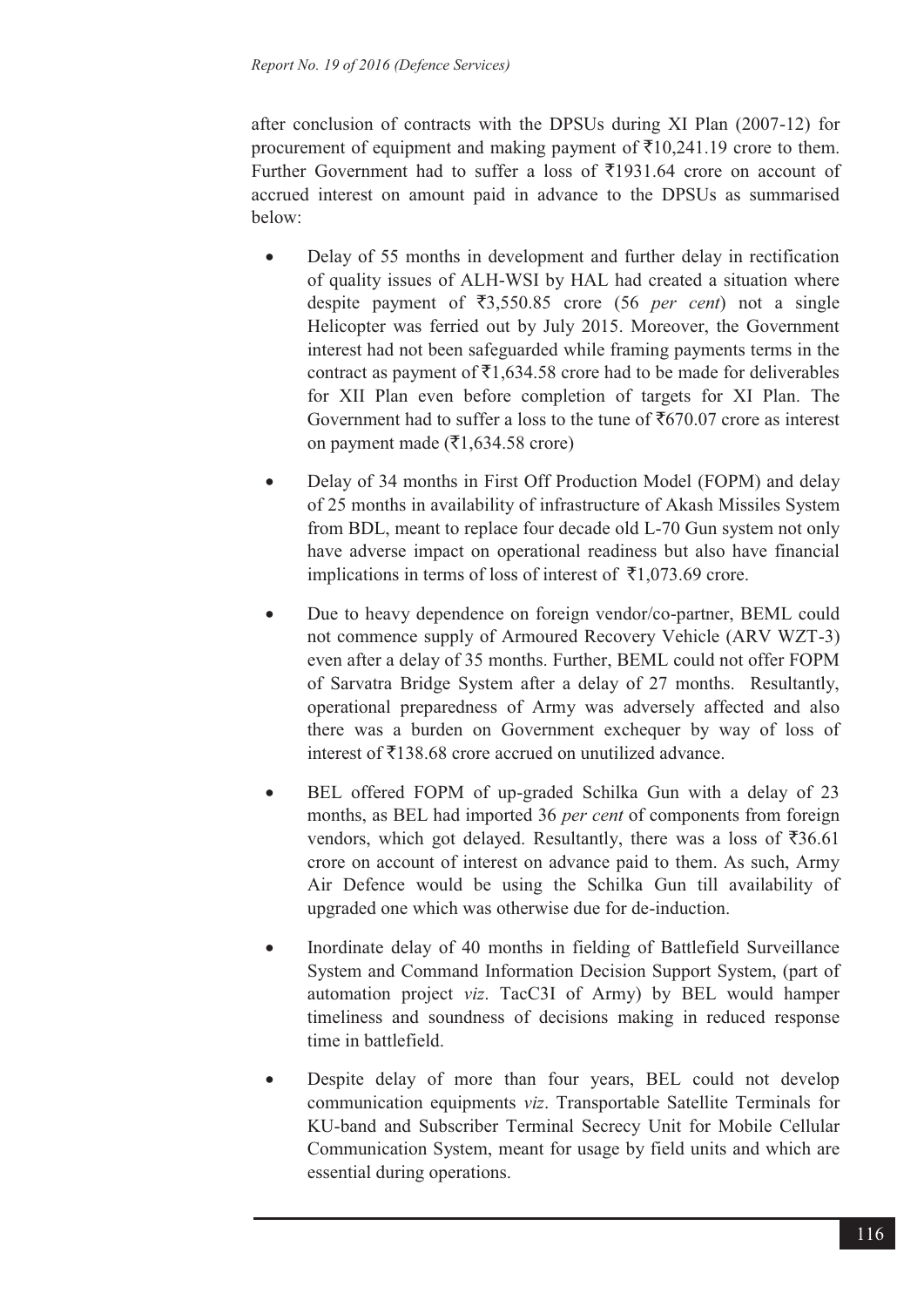#### **Recommendations**

- All advance payments should indicate the purpose and time by which payments be used and followed up by an utilisation certificate jointly from the DPSU and the User. A clause for recovery of penal interest on the amount not utilized for the desired purpose within the stipulated time is introduced.
- $\triangleright$  Since contractual obligations of the DPSU commence with the execution of the agreement, which is also followed up by payment of advance, liquidated damages be charged from the effective date of contract instead of bulk production clearance.
- $\triangleright$  Contracts involving design and development should be concluded only after qualitative requirements of Users are frozen.
- $\triangleright$  Effective monitoring in MOD as well as at Army HQ may be ensured to facilitate expeditious supply against high money value capital contracts.

The case was referred to the Ministry in January 2016; their reply was awaited (March 2016).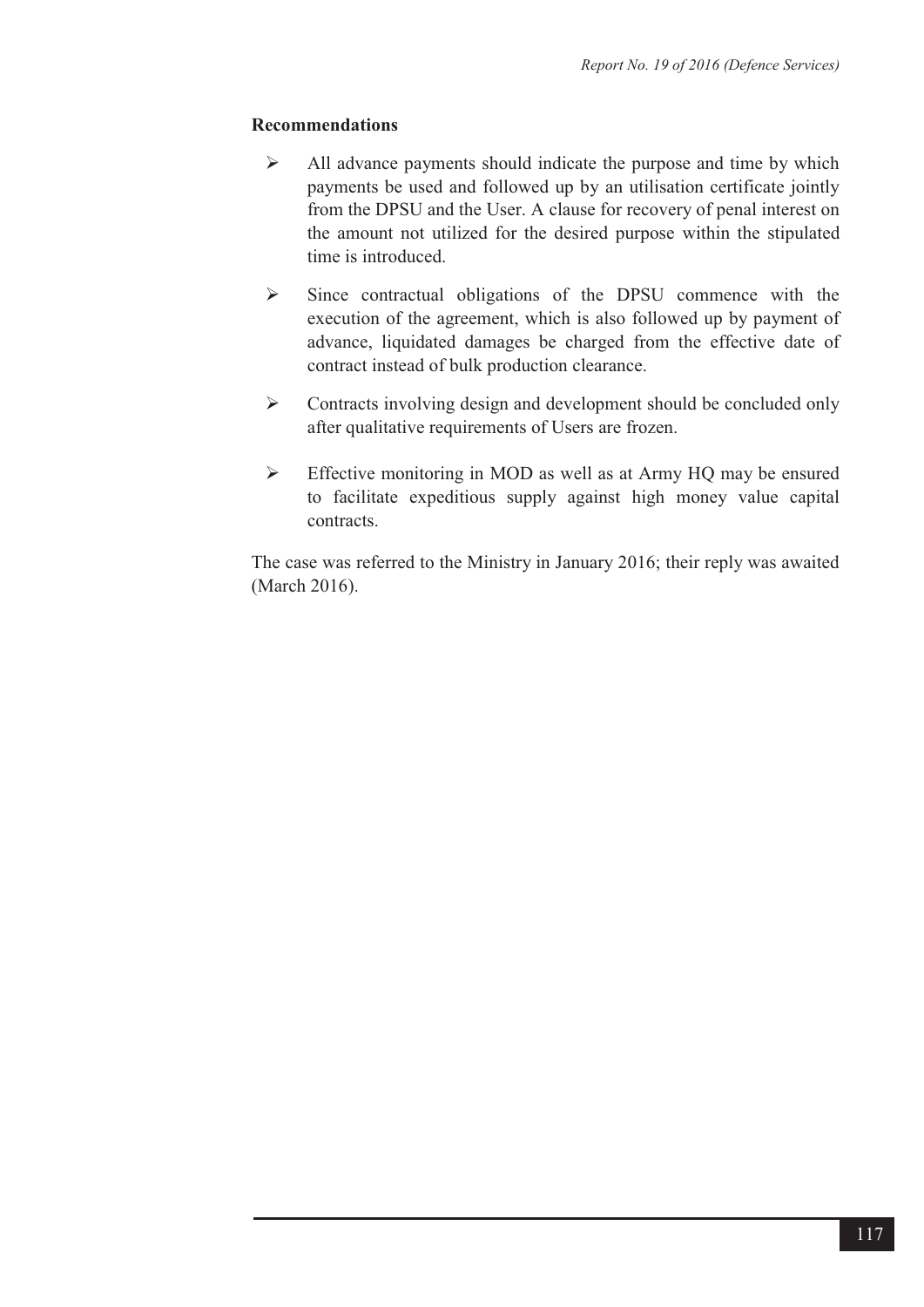# **Mishra Dhatu Nigam Limited, Hyderabad**

## **8.2 Avoidable loss due to non-availing of Customs Duty Exemption**

## **Delay in preferring claim for reimbursement of Customs Duty paid led to avoidable extra expenditure of ₹1.30 crore**

Mishra Dhatu Nigam Limited, Hyderabad (Company) entered (January 2011) into a contract with Vikram Sarabhai Space Centre, Thiruvananthapuram (VSSC) for manufacture and supply of Columbium Alloy C103 sheets (135 Nos./1445 Kgs) at a total cost of  $\bar{x}$ 11.30 crore. The Material Procurement Cell (MPC) of the Company placed purchase orders on M/s Zhozhou Cemented Carbidde Works Import & Export Company Limited, China for supply of 3000 Kgs of Niobium (April 2011) and on M/s ABS Industrial Resources Limited, United Kingdom for supply of 400 Kgs of Hafnium (September 2011). Niobium and Hafnium were received in September 2011 and December 2011 respectively.

The contract provided that the Purchaser (VSSC) was eligible for availing customs duty exemption and the contractor (Company) could avail the exemption against the required certificate issued by the Purchaser on demand. The Company did not initiate action to obtain Customs Duty Exemption Certificate (CDEC) from VSSC either on placement of order or on receipt of goods to ensure that goods were cleared by availing exemption.

The Company cleared the materials after paying  $\overline{\xi}89.33$  lakh and  $\overline{\xi}40.92$  lakh towards customs duty. The action of the Company in clearing the goods on payment of duty was not prudent as the Company should have availed exemption instead of resorting to *pay first and claim refund later*.

Audit observed that the Company requested VSSC to issue CDEC only in December 2012 for both the purchase orders which was one year after the payment of customs duty for the last material received. The CDEC was received from VSSC in January 2013.

The claim for refund of customs duty paid was filed by the Company in March 2013 after a period of 18 months/15 months from the date of payment of duty (September 2011/December 2011). Sec 27 (1) of Customs Act, 1962 stipulated a period of one year (in the case of import for personal use or by government or by any educational, research or charitable institution) and six months in other cases for filing of application for refund. The claim was returned by the Customs Department on the ground that the assessment order had become final and the claim was time barred.